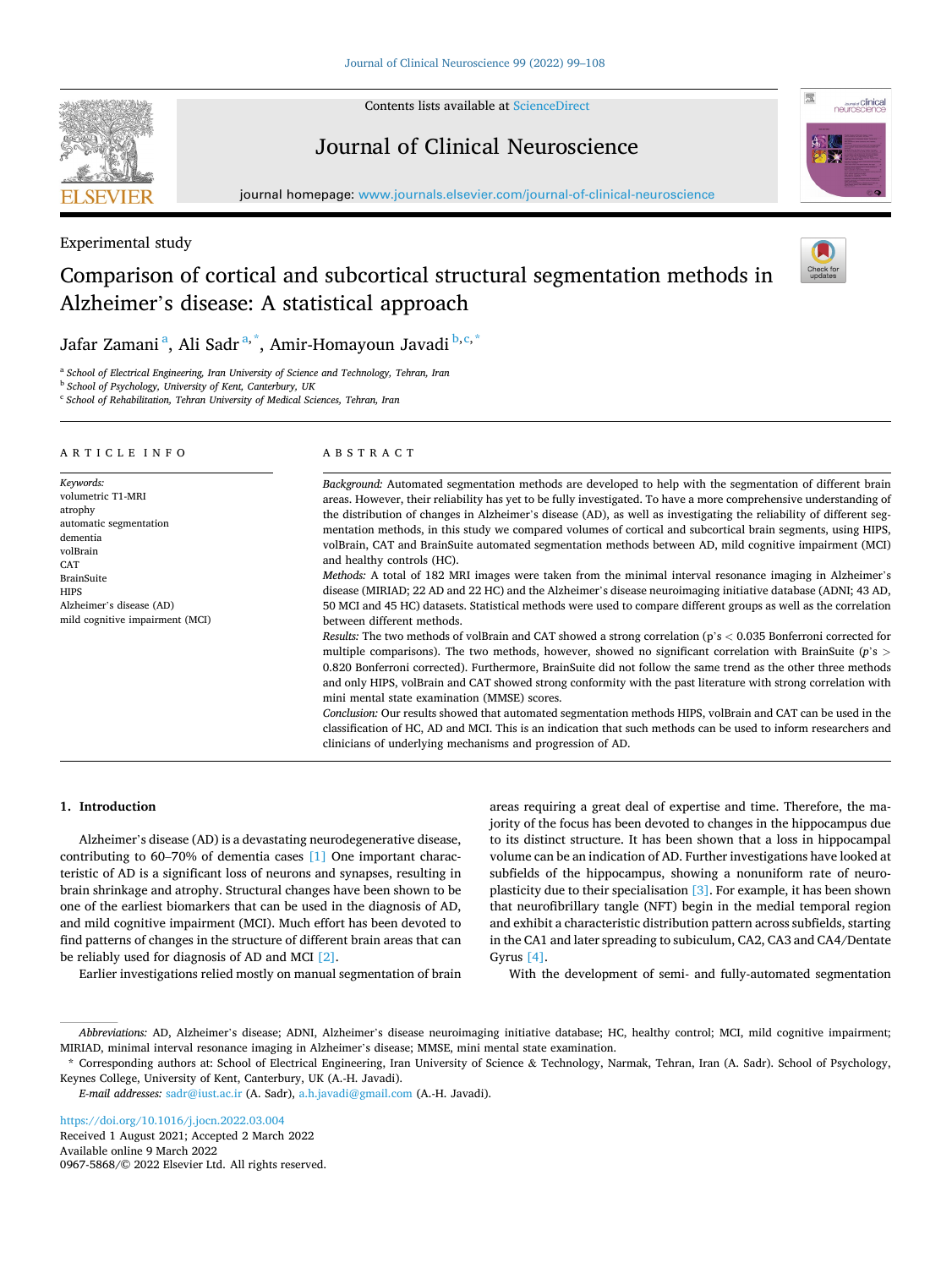methods, however, it has now become easier and faster to segment not only the hippocampal area, but also other brain areas [5–[9\].](#page-8-0) HIPpocampus subfield Segmentation (HIPS) [\[10\]](#page-9-0) volBrain [\[11\]](#page-9-0) Computational Anatomy Toolbox (CAT) [\[12](#page-9-0)–13] BrainSuite [14–[15\]](#page-9-0) and FreeSurfer [\[16\]](#page-9-0) are some of the commonly used semi- and fully-automated methods. These methods, however, are still under development [\[17\].](#page-9-0) For example, CA1 segmentation in the FreeSurfer v5.3 was partially included in the subiculum [\[18\]](#page-9-0) potentially explaining why the CA1 field was reported to be insensitive to AD pathology in some [\[19\]](#page-9-0) but not all [\[20\]](#page-9-0). Similar findings have recently raised questions and concerns regarding the accuracy and consistency of these methods [\[21\].](#page-9-0) Therefore, it is important to investigate the accuracy of these methods further [\[22\]](#page-9-0).

Benefiting from the computational power of automated methods, analysis of a large number of brain images has become more feasible. Large datasets of brain scans such as Minimal Interval Resonance Imaging in Alzheimer's Disease (MIRIAD) [\[23\]](#page-9-0) and the Alzheimer's disease neuroimaging initiative database (ADNI) [\[24](#page-9-0)–25] public databases of Alzheimer's magnetic resonance imaging (MRI), offer a great opportunity to have a more comprehensive approach to the underlying mechanism and progression of AD. It also facilitates multisite studies to form a more accurate understanding of the disease.

Mini mental state examination (MMSE) is one of the commonly accepted measurements of cognitive ability, in particular in clinical settings. This measure has been widely used in classification of AD. For example, MIRIAD classifies participants with score between 12 and 26/ 30 as AD and those higher than 26/30 as healthy control (HC). There is huge body of literature showing correlation between MMSE score and brain atrophy [\[26\]](#page-9-0).

The aim of this study was to investigate the reliability of four automated segmentation methods of volBrain, CAT and BrainSuite for segmentation of the whole brain, and HIPS for segmentation of subfields of hippocampus, which belongs to the same analysis tool as volBrain. We used images belonging to MIRIAD. Correlation of the volume of each brain area with MMSE scores are also investigated. To investigate the reliability of the three methods volBrain, CAT and BrainSuite, the correlation of their common brain areas is also reported.

#### **2. Material and methods**

### *2.1. Subjects*

Our data analysis is based on data from 182 participants from two databases of Minimal Interval Resonance Imaging in Alzheimer's Disease (MIRIAD) ([https://www.ucl.ac.uk/drc/research/research-method](https://www.ucl.ac.uk/drc/research/research-methods/minimal-interval-resonance-imaging-alzheimers-disease-miriad)  [s/minimal-interval-resonance-imaging-alzheimers-disease-miriad\)](https://www.ucl.ac.uk/drc/research/research-methods/minimal-interval-resonance-imaging-alzheimers-disease-miriad) [\[23\]](#page-9-0)  and the Alzheimer's disease neuroimaging initiative database (ADNI) (<http://adni.loni.usc.edu>) [\[24](#page-9-0)–25]. For details of the demographics please see Supplementary Table 1.

#### *2.2. Magnetic resonance imaging (MRI)*

Data was extracted from MIRIAD, and ADNI databases. All of the MIRIAD subjects underwent MRI scanning on a 1.5 T Signa scanner (GE Medical Systems, Milwaukee, WI, USA). T1-weighted volumetric images were obtained using an inversion recovery prepared fast spoiled gradient echo sequence with acquisition parameters time to repetition  $= 15$  ms, time to echo  $= 5.4$  ms, flip angle  $= 15^{\circ}$ , TI  $= 650$  ms, a 24-cm field of view and a  $256 \times 256$  matrix, to provide 124 contiguous 1.5-mm thick slices in the coronal plane (voxels  $0.9735 \times 0.9735 \times 1.5$  mm<sup>3</sup>) [\[23\]](#page-9-0). Brain structural T1-weighted MRI data with 256  $\times$  256  $\times$  170 voxels and  $1 \times 1 \times 1$  mm<sup>3</sup> voxel size were extracted for ADNI subjects. ADNI data were obtained using an echo-planar imaging sequence on a 3 T Philips MRI scanner.

#### *2.3. Methods*

HIPS and volBrain; The volumes of Cerebrospinal fluid (CSF), white matter (WM), grey matter (GM), brain hemispheres, cerebellum and brainstem were obtained using volBrain pipeline [\[11\].](#page-9-0) This method is based on an advanced pipeline providing automatic segmentation of different brain structures from T1 weighted MRI, Supplementary Figure 1. The preprocessing is based on the following procedure: (1) a denoising step with an adaptive non-local mean filter, (2) an affine registration in the Montreal Neurological Institute (MNI) space, (3) a correction of the image inhomogeneities, and (4) an intensity normalisation. (5) Afterwards, MRI images are segmented in the MNI space using non-local patch-based multi-atlas method. Images were corrected for intensity inhomogeneity, and the images were segmented into brain/ non-brain using a semi-automated technique (MIDAS). The non-local means filter was applied to each pixel of the image by computing a weighted average of surrounding pixels using a robust similarity measure that takes into account the neighbouring pixels surrounding the pixel being compared. This segmentation method is based on the idea of non-local patch-based label fusion technique, where patches of the brain image to be segmented are compared with those of the training library, looking for similar patterns within a defined search volume to assign the proper label. HIPS and volBrain are used for segmentation of the hippocampus subfields and the rest of the brain, respectively [\[10\].](#page-9-0)

CAT; Computational Anatomy Toolbox (CAT) is a powerful package for brain T1-MRI data segmentation, Supplementary Figure 2. It is a voxel base estimation method. The CAT preprocessing steps are as follows: (1) spatial registration to a template, (2) tissue segmentation into grey, white matter and CSF, and (3) bias correction of intensity nonuniformities. (4) Finally, segments are extracted by scaling the amount of volume changes based on spatial registration, so that the total volume of grey matter in the modulated image remains the same as the original image. For correction of the orientation and size of the brain, non-linear registration methods are applied to the image. Projection-based thickness (PBT) method is used for calculation of the cortical thickness and central surface. Spatial-adaptive non-local means (SANLM) and classical Markov random field (MRF) were used for image denoising. Adaptive Maximum a Posterior (AMAP) method was used for segmentation.

BrainSuite; BrainSuite is an open-source software tool that enables largely automated cortical surface extraction from MRI of the brain, Supplementary Figure 3. BrainSuite includes automatic cortical surface extraction, bias field correlation, cerebrum labelling, and surface generation features. Also, this toolbox is used in tractography and connectivity matrix calculation in diffusion imaging data [\[14\].](#page-9-0)

# *2.4. Statistical analysis*

Independent-sample t-tests are run to compare the volume of different brain areas between the AD and HC, AD and MCI, and MCI and HC groups for volBrain, CAT and BrainSuite for the whole brain, and HIPS for the hippocampus subfields. Bivariate-correlation analyses are also run to investigate the relationship between volume and MMSE scores for all four segmentation methods. Correlational analyses are run between the common brain areas in volBrain, CAT and BrainSuite to investigate the relationship between the three methods. Bonferroni correction is applied to account for multiple comparison by reduction of the *p* threshold.

#### **3. Results**

Using three automatic segmentation methods CAT, volBrain and BrainSuite, we segmented the whole brain, and using HIPS we segmented the hippocampus. For details of the values for each of the segmentation methods, see Supplementary Data for ADNI and MIRIAD databases. Using independent-sample t-tests we compared the volumetric data for AD and HC, AD and MCI, and MCI and HC for each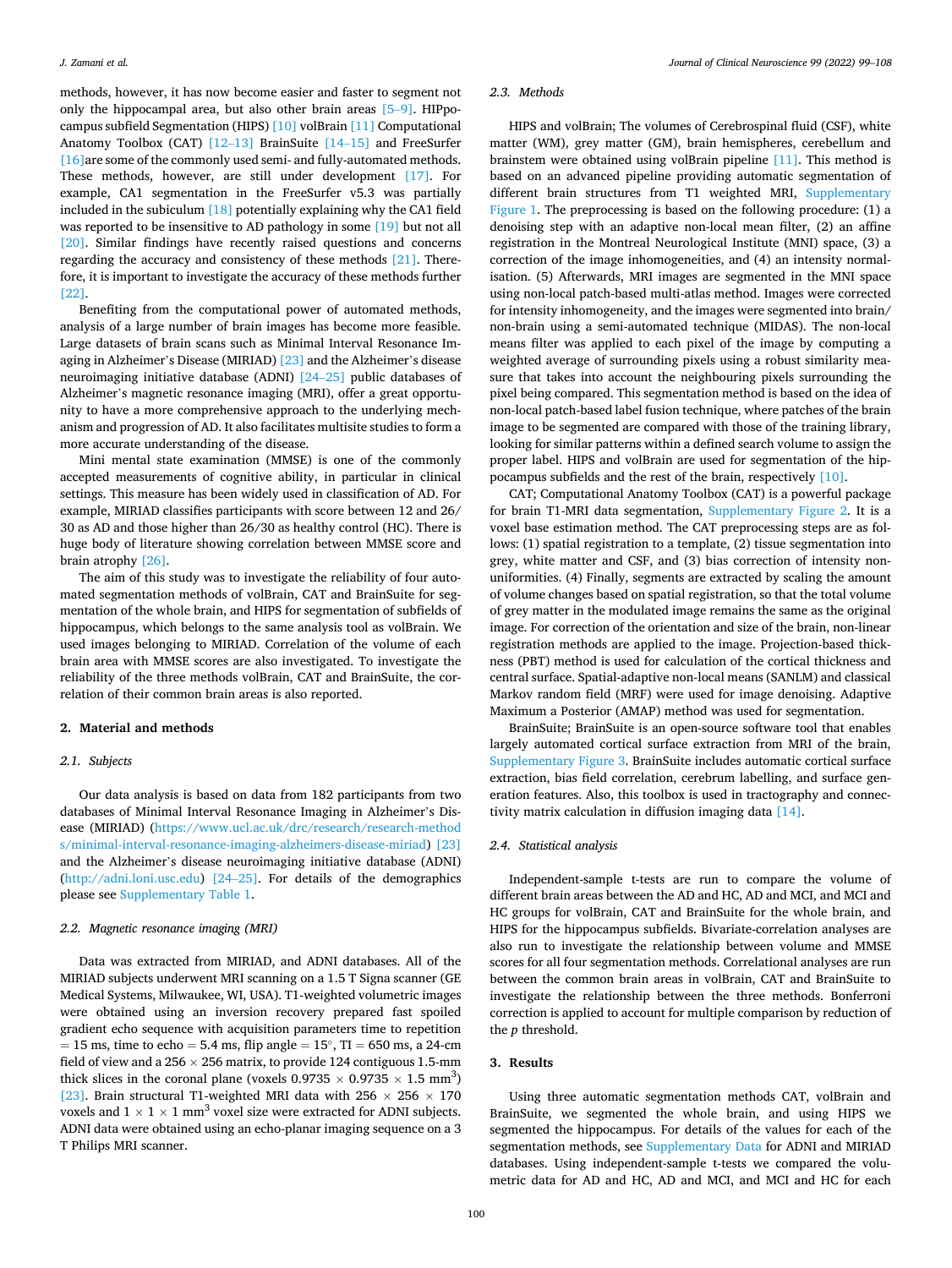segment. Supplementary Figures 4–7 show sample output images for one AD patient and one HC participant. Furthermore, we investigated the correlation of volumetric data with MMSE scores in AD and HC, AD and MCI, and MCI and HC groups.

CAT segmentation method returned data for 63 distinct brain areas. This method highlighted many brain areas that are significantly different between the AD and HC, AD and MCI, and MCI and HC groups, Table 1. In particular fusiform gyrus, parahippocampal gyrus, hippocampus, entorhinal cortex, amygdala, temporal gyri, thalamus, nucleus accumbens, insula, caudate and precuneus were significantly different. Importantly, the size of all these brain areas showed a strong correlation with MMSE scores. For further details see Supplementary Figures 8–10.

volBrain segmentation method returned data for eight distinct brain areas. In particular the amygdala, hippocampus, nucleus accumbens, thalamus and caudate were significantly different between the AD and HC, AD and MCI, and MCI and HC groups, [Table 2.](#page-5-0) Again, the size of all these brain areas showed a strong correlation with MMSE scores. For further details see Supplementary Figure 11–13.

BrainSuite segmentation method returned data for 50 distinct brain areas. In contrast to CAT and volBrain, this method highlighted only six brain areas that are significantly different between the AD and HC, AD and MCI, and MCI and HC groups, [Table 3.](#page-6-0) These brain areas included temporal gyri, third ventricle, supramarginal gyrus and angular gyrus. Similar to previous segmentation methods, all these brain areas showed strong correlation with MMSE scores. For further details see Supplementary Figures 14–16.

HIPS segmentation method returned data for the whole hippocampus and five of its subfields: CA1, CA2-CA3, CA4/Dentate Gyrus, Subiculum and strata radiatum/lacunosum/moleculare (SR-SL-SM). All these areas showed a significant difference between the AD and HC, AD and MCI, and MCI and HC groups, [Table 4.](#page-7-0) The size of hippocampus and all its subfields showed strong correlation with MMSE scores. For further details see Supplementary Figure 17–19.

To investigate the relationship between the three whole-brain segmentation methods CAT, volBrain and BrainSuite, we ran correlational analysis, [Table 5](#page-7-0). Seven brain areas were common between these methods: nucleus accumbens, amygdala, caudate, globus pallidus, hippocampus, putamen and thalamus. CAT and volBrain showed strong correlation for nucleus accumbens, amygdala, caudate, hippocampus and thalamus. Two brain areas globus pallidus and putamen were not significantly correlated. These brain areas did not show significant difference between the AD and HC, AD and MCI, and MCI and HC groups either. BrainSuite, however, showed no significant correlation with either of the other two segmentation methods. For further details see Supplementary Figures 20–22.

#### **4. Discussion**

We used HIPS automated method to segment the subfields of hippocampus, and CAT, volBrain and BrainSuite automated methods to segment the whole brain using T1 weighted MRI data. Our results showed that all subfields of hippocampus in the Alzheimer's Disease (AD) and mild cognitive impairment (MCI) groups were significantly smaller than those of the healthy control (HC) group. The atrophy of all subcomponents of hippocampus were correlated with the MMSE measure. Quite a large portion of cortical and subcortical areas in the brain were also smaller in the AD, and MCI groups as compared to the control group, as evident from CAT and volBrain segmentation results. The shrinkage in these brain areas mostly showed a strong correlation with MMSE measure. BrainSuite failed to discriminate between the two groups. While CAT and volBrain shows a strong correlation, BrainSuite did not show any significant correlation with CAT and volBrain.

With the advancement of computational methods, fine-grain analysis of the brain areas is more feasible. Earlier methods relied heavily on manual segmentation of the brain areas, which was extremely time demanding and also required a great level of expertise. Therefore, the

#### **Table 1**

Summary of the independent-sample t-tests comparing volumetric data between different groups of the participants and the correlation of the data with MMSE scores using *CAT* method.

|                                                | Comparison between groups |                            |                | Correlation with MMSE |                          |  |
|------------------------------------------------|---------------------------|----------------------------|----------------|-----------------------|--------------------------|--|
| Brain Area                                     | t                         | p↑                         | d              | r                     | $\boldsymbol{p}$         |  |
| AD vs. HC MIRIAD                               |                           |                            |                |                       |                          |  |
| Fusiform Gyrus                                 | 10.793                    | $\,<$                      | 3.413          | 0.723                 | $\,<$                    |  |
| Parahippocampus                                | 9.936                     | $0.000001*$<br>$\,<$       | 3.142          | 0.536                 | $0.000001*$<br>$\,<$     |  |
| Gyrus                                          |                           | $0.000001*$                |                |                       | $0.000001*$              |  |
| Hippocampus                                    | 9.753                     | $\,<$                      | 3.084          | 0.460                 | $0.000001*$              |  |
| <b>Entorhinal Cortex</b>                       | 9.717                     | $0.000001*$<br>$\,<$       | 3.073          | 0.476                 | $\,<$                    |  |
|                                                |                           | $0.000001*$                |                |                       | $0.000001*$              |  |
| Amygdala                                       | 9.043                     | $\,<$                      | 2.860          | 0.445                 | $0.000001*$              |  |
|                                                |                           | $0.000001*$                |                |                       |                          |  |
| <b>Inferior Temporal</b><br>Gyrus              | 8.939                     | $\,<$<br>$0.000001*$       | 2.827          | 0.653                 | $\,<$<br>$0.000001*$     |  |
| Middle Temporal                                | 7.632                     | $\,<$                      | 2.413          | 0.619                 | $\,<$                    |  |
| Gyrus                                          |                           | $0.000001*$                |                |                       | $0.000001*$              |  |
| Temporal Pole                                  | 7.185                     | $\,<$<br>$0.000001*$       | 2.272          | 0.491                 | $\,<$<br>$0.000001*$     |  |
| <b>Basal Forebrain</b>                         | 6.658                     | $\,<$                      | 2.105          | 0.453                 | $0.000001*$              |  |
|                                                |                           | $0.000001*$                |                |                       |                          |  |
| Thalamus                                       | 6.344                     | $\,<$                      | 2.006          | 0.471                 | $0.000001*$              |  |
| Angular Gyrus                                  | 5.808                     | $0.000001*$<br>$0.000001*$ | 1.837          | 0.507                 | $\,<$                    |  |
|                                                |                           |                            |                |                       | $0.000001*$              |  |
| Accumbens                                      | 5.275                     | 0.000005*                  | 1.668          | 0.289                 | 0.000236*                |  |
| <b>Inferior Occipital</b>                      | 5.228                     | 0.000006*                  | 1.653          | 0.527                 | $\,<$                    |  |
| Gyrus<br>Superior Temporal                     | 5.186                     | 0.000007*                  | 1.640          | 0.513                 | $0.000001*$<br>$\,<$     |  |
| Gyrus                                          |                           |                            |                |                       | $0.000001*$              |  |
| Supramarginal                                  | 5.101                     | 0.000009*                  | 1.613          | 0.498                 | $\,<$                    |  |
| Gyrus                                          |                           |                            |                |                       | $0.000001*$              |  |
| Anterior Insula                                | 4.955                     | 0.000014*                  | 1.567          | 0.346<br>0.472        | 0.000043*                |  |
| Occipital Fusiform<br>Gyrus                    | 4.519                     | 0.000054*                  | 1.429          |                       | $0.000001*$              |  |
| Middle Occipital                               | 4.515                     | 0.000055*                  | 1.428          | 0.417                 | 0.000004*                |  |
| Gyrus                                          |                           |                            |                |                       |                          |  |
| Posterior Insula                               | 4.447                     | $0.000068*$                | 1.406          | 0.338                 | 0.000054*                |  |
| Planum Polare<br><b>Anterior Cingulate</b>     | 4.232<br>4.225            | 0.000131*<br>0.000134*     | 1.338<br>1.336 | 0.349<br>0.362        | 0.000038*<br>0.000025*   |  |
| Gyrus                                          |                           |                            |                |                       |                          |  |
| Superior Parietal                              | 4.131                     | 0.000179*                  | 1.306          | 0.423                 | 0.000003*                |  |
| Lobule                                         |                           |                            |                |                       |                          |  |
| Caudate<br>Subcallosal Area                    | 3.959<br>3.847            | $0.000301*$<br>0.000420*   | 1.252<br>1.217 | 0.234<br>0.299        | 0.001155<br>0.000180*    |  |
| Middle Frontal                                 | 3.796                     | 0.000490*                  | 1.200          | 0.328                 | 0.000073*                |  |
| Gyrus                                          |                           |                            |                |                       |                          |  |
| Medial Orbital Gyrus                           | 3.739                     | 0.000579*                  | 1.182          | 0.278                 | 0.000331*                |  |
| <b>Inferior Frontal</b>                        | 3.691                     | 0.000666*                  | 1.167          | 0.373                 | 0.000017*                |  |
| Gyrus<br>Precuneus                             | 3.633                     | 0.000788*                  | 1.149          | 0.349                 | $0.000038*$              |  |
| Superior Medial                                | 3.543                     | 0.001023                   | 1.120          | 0.312                 | 0.000120*                |  |
| Frontal Gyrus                                  |                           |                            |                |                       |                          |  |
| Putamen                                        | 3.525                     | 0.001077                   | 1.115          | 0.203                 | 0.002822                 |  |
| Temporal                                       | 3.489                     | 0.001195                   | 1.103          | 0.340                 | $0.000051*$<br>0.000894  |  |
| Anterior Orbital<br>Gyrus                      | 3.413                     | 0.001484                   | 1.079          | 0.244                 |                          |  |
| Posterior Orbital                              | 3.272                     | 0.002203                   | 1.035          | 0.255                 | 0.000643*                |  |
| Gyrus                                          |                           |                            |                |                       |                          |  |
| Lingual Gyrus                                  | 3.263                     | 0.002262                   | 1.032          | 0.304                 | 0.000158*                |  |
| Posterior Cingulate<br>Gyrus                   | 3.226                     | 0.002506                   | 1.020          | 0.314                 | 0.000117*                |  |
| Central Operculum                              | 3.116                     | 0.003388                   | 0.985          | 0.372                 | $0.000018*$              |  |
| Frontal Operculum                              | 2.999                     | 0.004638                   | 0.948          | 0.265                 | 0.000479*                |  |
| Supplementary                                  | 2.969                     | 0.005032                   | 0.939          | 0.310                 | 0.000128*                |  |
| <b>Motor Cortex</b>                            |                           |                            |                |                       |                          |  |
| <b>Exterior Cerebellum</b><br>Superior Frontal | 2.934<br>2.870            | 0.005513<br>0.006523       | 0.928<br>0.908 | 0.163<br>0.199        | 0.007986<br>0.003066     |  |
| Gyrus                                          |                           |                            |                |                       |                          |  |
| Parietal Operculum                             | 2.864                     | 0.006637                   | 0.906          | 0.320                 | 0.000095*                |  |
| Middle Cingulate                               | 2.734                     | 0.009272                   | 0.865          | 0.269                 | 0.000432*                |  |
| Gyrus                                          |                           |                            |                |                       |                          |  |
| Gyrus Rectus                                   | 2.660                     | 0.011190                   | 0.841          | 0.143                 | 0.013603                 |  |
|                                                |                           |                            |                |                       | (continued on next page) |  |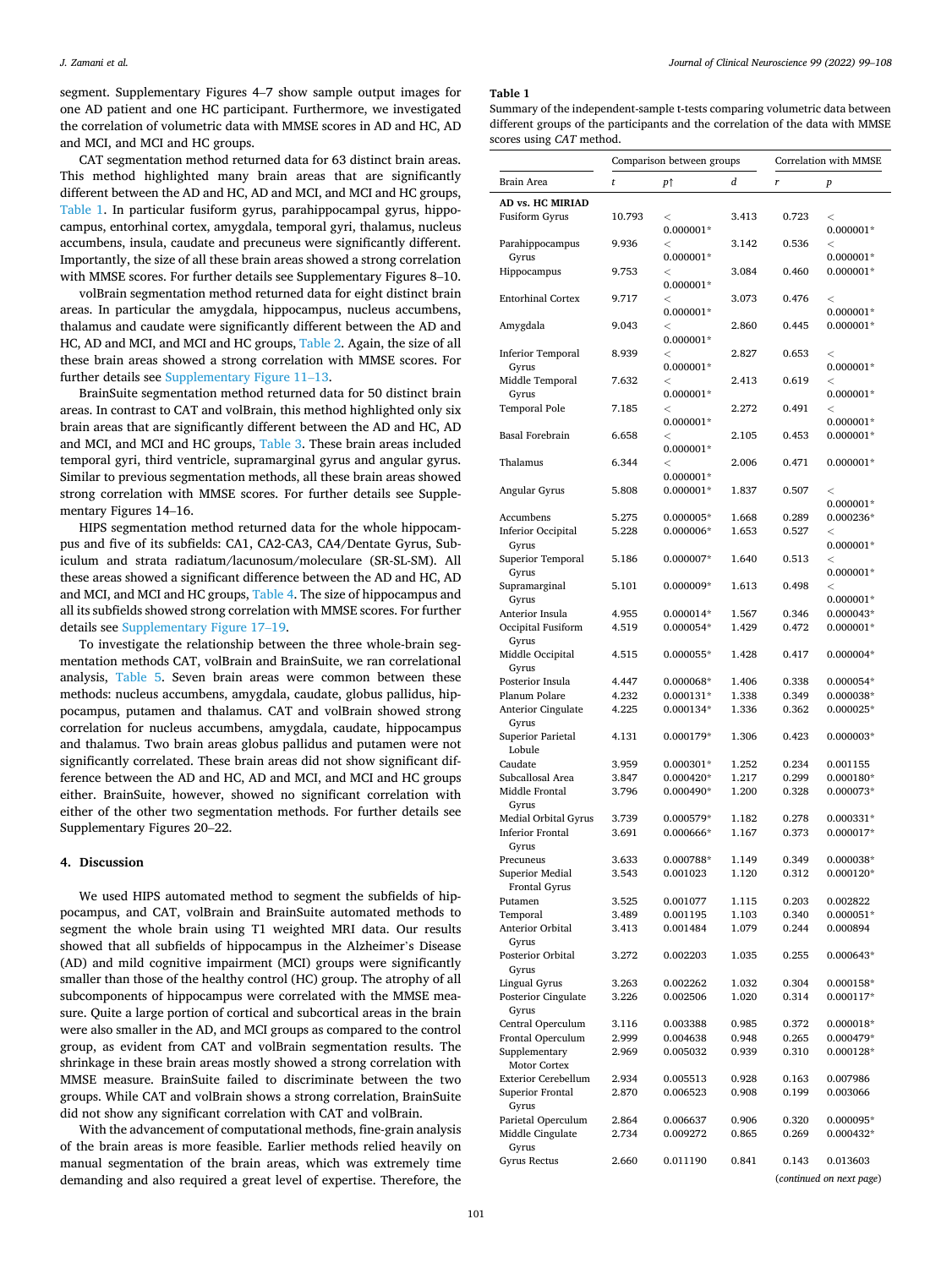#### **Table 1** (*continued* )

**Table 1** (*continued* )

|                                                     |                   | Comparison between groups |                | Correlation with MMSE |                        | Comparison between groups                 |                |                      | Correlation with MMSE |                |                          |
|-----------------------------------------------------|-------------------|---------------------------|----------------|-----------------------|------------------------|-------------------------------------------|----------------|----------------------|-----------------------|----------------|--------------------------|
| Brain Area                                          | t                 | p↑                        | d              | $\boldsymbol{r}$      | $\boldsymbol{p}$       | Brain Area                                | t              | p↑                   | d                     | r              | $\boldsymbol{p}$         |
| Optic Chiasm                                        | 2.531             | 0.015401                  | 0.800          | 0.066                 | 0.101456               | Caudate                                   | 2.432          | 0.017087             | 1.182                 | 0.543          | $\,<$                    |
| Lateral Orbital Gyrus<br><b>Temporal Transverse</b> | 2.427<br>2.345    | 0.019841<br>0.024056      | 0.767<br>0.742 | 0.158<br>0.189        | 0.009194<br>0.003960   | Planum Polare                             | 2.432          | 0.017080             | 1.200                 | 0.047          | $0.000001*$<br>0.6648243 |
| Gyrus                                               |                   |                           |                |                       |                        | Anterior Insula                           | 2.387          | 0.019158             | 1.167                 | 0.234          | 0.0283361                |
| Superior Occipital<br>Gyrus                         | 2.290             | 0.027347                  | 0.724          | 0.245                 | 0.000849               | Superior Occipital<br>Gyrus               | 2.339          | 0.021611             | 1.149                 | $-0.018$       | 0.8679229                |
| <b>Medial Precentral</b>                            | 2.250             | 0.030015                  | 0.712          | 0.196                 | 0.003321               | Anterior Cingulate                        | 2.266          | 0.025943             | 1.120                 | 0.237          | 0.0262514                |
| Gyrus<br>Cuneus                                     | 2.091             | 0.042968                  | 0.661          | 0.187                 | 0.004135               | Gyrus<br>Posterior Orbital                | 2.236          | 0.027924             | 1.115                 | $-0.052$       | 0.6326872                |
| <b>Inferior Frontal</b><br>Orbital Gyrus            | 2.063             | 0.045679                  | 0.652          | 0.123                 | 0.022887               | Gyrus<br>Middle Frontal                   | 2.176          | 0.032294             | 1.103                 | 0.169          | 0.1146428                |
| Postcentral Gyrus                                   | 1.687             | 0.099402                  | 0.533          | 0.142                 | 0.013747               | Gyrus                                     |                |                      |                       |                |                          |
| <b>Frontal Pole</b>                                 | 1.603             | 0.116854                  | 0.507          | 0.067                 | 0.098513               | Precuneus                                 | 2.171          | 0.032637             | 1.079                 | $-0.102$       | 0.3419842                |
| Occipital Pole                                      | 1.596             | 0.118311                  | 0.505          | 0.127                 | 0.020199               | Occipital Fusiform                        | 2.161          | 0.033434             | 1.035                 | 0.119          | 0.2689258                |
| <b>Inferior Frontal</b><br>Angular Gyrus            | 1.518             | 0.136864                  | 0.480          | 0.134                 | 0.017041               | Gyrus<br><b>Temporal Transverse</b>       | 2.158          | 0.033682             | 1.032                 | $-0.004$       | 0.9696884                |
| Cerebellum White<br>Matter                          | 1.319             | 0.194795                  | 0.417          | 0.079                 | 0.071875               | Gyrus<br>Lateral Ventricle                | 2.146          | 0.034612             | 1.020                 | 0.380          | 0.0002562*               |
| Precentral Gyrus                                    | 1.196             | 0.238644                  | 0.378          | 0.124                 | 0.022441               | Cerebral White                            | $-2.140$       | 0.037390             | 0.985                 | 0.476          | 0.0000028*               |
| Medial Postcentral                                  | 1.061             | 0.294904                  | 0.336          | 0.070                 | 0.090174               | Matter                                    |                |                      |                       |                |                          |
| Gyrus                                               |                   |                           |                |                       |                        | Posterior Insula                          | 1.989          | 0.049787             | 0.948                 | 0.100          | 0.3531347<br>0.1837937   |
| <b>Brainstem</b><br>Cerebellar Vermal               | $-0.875$<br>0.699 | 0.386852<br>0.488487      | 0.277<br>0.221 | 0.005<br>0.024        | 0.640175<br>0.325448   | Medial Orbital Gyrus<br>Ventral Ventricle | 1.913<br>1.911 | 0.058997<br>0.059321 | 0.939<br>0.928        | 0.143<br>0.333 | 0.0015289*               |
| Lobules VI-VII                                      |                   |                           |                |                       |                        | Cerebrum and Motor                        | 1.896          | 0.061245             | 0.908                 | $-0.032$       | 0.7645920                |
| Cerebellar Vermal                                   | 0.617             | 0.541029                  | 0.195          | 0.015                 | 0.434774               | Putamen                                   | 1.875          | 0.064159             | 0.906                 | 0.365          | 0.0004706*               |
| Lobules VIII-X                                      |                   |                           |                |                       |                        | Parietal Operculum                        | 1.871          | 0.064695             | 0.865                 | 0.070          | 0.5157279                |
| Cerebellar Vermal<br>Lobules I-V                    | 0.218             | 0.828189                  | 0.069          | 0.016                 | 0.430517               | <b>Medial Frontal</b><br>Cerebrum         | 1.867          | 0.065282             | 0.841                 | 0.174          | 0.1058410                |
| <b>Globus Pallidus</b>                              | $-0.212$          | 0.832833                  | 0.067          | 0.001                 | 0.860265               | Precentral Gyrus                          | 1.860          | 0.066161             | 0.800                 | 0.044          | 0.6825811                |
| <b>Calcarine Cortex</b>                             | 0.198             | 0.843964                  | 0.063          | 0.013                 | 0.473158               | Postcentral Gyrus                         | 1.833          | 0.070238             | 0.767                 | 0.070          | 0.5196872                |
|                                                     |                   |                           |                |                       |                        | <b>Inferior Lateral</b><br>Ventricle      | 1.797          | 0.075787             | 0.742                 | 0.396          | 0.0001355*               |
| AD vs. HC ADNI                                      |                   |                           |                |                       |                        | Frontal Operculum                         | 1.748          | 0.084022             | 0.724                 | 0.202          | 0.0588634                |
| Hippocampus                                         | 9.404             | $\,<\,$                   | 3.084          | 0.419                 | 0.0000494*             | Subcallosal Area                          | 1.739          | 0.085438             | 0.712                 | $-0.037$       | 0.7324943                |
|                                                     |                   | $0.000001*$               |                |                       |                        | Central Operculum                         | 1.724          | 0.088258             | 0.661                 | 0.219          | 0.0406681                |
| Amygdala                                            | 8.497             | $\,<\,$                   | 3.073          | 0.594                 | $\,<\,$                | Gyrus Rectus                              | 1.656          | 0.101231             | 0.652                 | 0.192          | 0.0725703                |
|                                                     |                   | $0.000001*$               |                |                       | $0.000001*$            | Lingual Gyrus                             | 1.606          | 0.111795             | 0.533                 | 0.180          | 0.0928955                |
| Entorhinal Area                                     | 8.098             | $\,<\,$<br>$0.000001*$    | 2.860          | $-0.207$              | 0.0529441              | Cerebellum White<br>Matter                | $-1.605$       | 0.112006             | 0.507                 | 0.516          | 0.0000003*               |
| <b>Inferior Temporal</b>                            | 6.774             | $\,<\,$                   | 2.827          | 0.183                 | 0.0871786              | $\operatorname{CSF}$                      | $-1.511$       | 0.134440             | 0.505                 | 0.435          | 0.0000226*               |
| Gyrus                                               |                   | $0.000001*$               |                |                       |                        | Occipital Pole                            | 1.475          | 0.143775             | 0.480                 | 0.120          | 0.2635417                |
| Parahippocampus<br>Gyrus                            | 6.594             | $\,<$<br>$0.000001*$      | 2.413          | 0.101                 | 0.3491747              | <b>Inferior Frontal</b><br>Angular Gyrus  | 1.465          | 0.146313             | 0.417                 | 0.010          | 0.9298917                |
| <b>Temporal Pole</b>                                | 6.437             | $\,<\,$                   | 2.272          | $-0.012$              | 0.9144256              | Optic Chiasm                              | 1.453          | 0.149599             | 0.378                 | 0.292          | 0.0058490*               |
| Fusiform Gyrus                                      | 6.309             | $0.000001*$<br>$\,<\,$    | 2.105          | 0.193                 | 0.0714092              | Superior Medial<br>Frontal Gyrus          | 1.426          | 0.157436             | 0.336                 | 0.128          | 0.2328524                |
|                                                     |                   | $0.000001*$               |                |                       |                        | Cuneus                                    | 1.403          | 0.164011             | 0.277                 | 0.215          | 0.0440727                |
| Middle Temporal                                     | 6.259             | $\,<\,$                   | 2.006          | 0.122                 | 0.2593355              | Lateral Orbital Gyrus                     | 1.211          | 0.228967             | 0.221                 | 0.178          | 0.0970858                |
| Gyrus                                               |                   | $0.000001*$               |                |                       |                        | Medial Precentral                         | 1.054          | 0.294516             | 0.195                 | $-0.135$       | 0.2099596                |
| Third Ventricle                                     | 5.525             | $\,<\,$<br>$0.000001*$    | 1.837          | 0.684                 | $\,<\,$<br>$0.000001*$ | Gyrus                                     |                |                      |                       |                |                          |
| <b>Thalamus Proper</b>                              | 4.831             | $0.000005*$               | 1.668          | 0.363                 | 0.0005046*             | Anterior Orbital                          | 0.965          | 0.337243             | 0.069                 | 0.232          | 0.0293916                |
| <b>Superior Temporal</b><br>Gyrus                   | 4.282             | $0.00004*$                | 1.653          | 0.016                 | 0.8795689              | Gyrus<br>Brainstem                        | $-0.932$       | 0.353515             | 0.067                 | 0.567          | $\,<$                    |
| Supramarginal<br>Gyrus                              | 4.009             | $0.00012*$                | 1.640          | $-0.031$              | 0.7757335              | Calcarine and                             | 0.861          | 0.391110             | 0.063                 | 0.228          | $0.000001*$<br>0.0329128 |
| Angular Gyrus<br>Basal Cerebrum and                 | 3/353<br>3.764    | $0/00118*$<br>$0/00030*$  | 1.428<br>1.613 | 0.229<br>0.245        | 0.0315600<br>0.0211458 | Cerebrum<br>Cerebellar Lobules I-         | $-0.823$       | 0.412626             | 0.174                 | 0.261          | 0.0139193                |
| Forebrain Brain<br>Middle Occipital                 | 3.629             | $0/00048*$                | 1.567          | 0.165                 | 0.1247199              | V<br><b>Inferior Frontal</b>              | 0.702          | 0.484444             | 0.148                 | 0.109          | 0.3099968                |
| Gyrus<br>Accumbens                                  |                   |                           |                |                       |                        | Orbital Gyrus<br>Middle Cingulate         | 0.676          | 0.500429             | 0.143                 | 0.174          | 0.1048655                |
|                                                     | 3.462             | $0/00083*$                | 1.429          | 0.629                 | $\,<$<br>$0.000001*$   | Gyrus<br>Medial Postcentral               | 0.587          | 0.558602             | 0.124                 | 0.140          | 0.1925617                |
| <b>Inferior Occipital</b><br>Gyrus                  | 3.288             | $0.00146*$                | 1.406          | 0.187                 | 0.0818532              | Gyrus<br>Cerebellar Lobules               | $-0.349$       | 0.727200             | 0.074                 | 0.254          | 0.0171581                |
| Temporal<br><b>Inferior Frontal</b>                 | 3.208<br>2.790    | $0.00187*$<br>0.006485    | 1.338<br>1.336 | $-0.043$<br>0.115     | 0.6915130<br>0.2876243 | VIII-X                                    |                |                      |                       |                |                          |
| Gyrus<br><b>Superior Parietal</b>                   | 2.769             | 0.006886                  | 1.306          | $-0.017$              | 0.8752262              | Fourth Ventricle                          | $-0.311$       | 0.756213             | 0.066                 | 0.663          | $\,<$<br>$0.000001*$     |
| Lobule                                              |                   |                           |                |                       |                        | Pallidum                                  | $-0.242$       | 0.809132             | 0.051                 | 0.376          | 0.0003026*               |
| Superior Frontal                                    | 2.708             | 0.008158                  | 1.252          | 0.036                 | 0.7381613              | Frontal Pole                              | $-0.237$       | 0.812977             | 0.050                 | 0.194          | 0.0706686                |
|                                                     |                   |                           |                |                       |                        | <b>Exterior Cerebellum</b>                | $-0.219$       | 0.826609             | 0.046                 | 0.537          | $\,<$                    |
| Gyrus                                               |                   |                           |                |                       |                        |                                           |                |                      |                       |                | $0.000001*$              |

(*continued on next page*)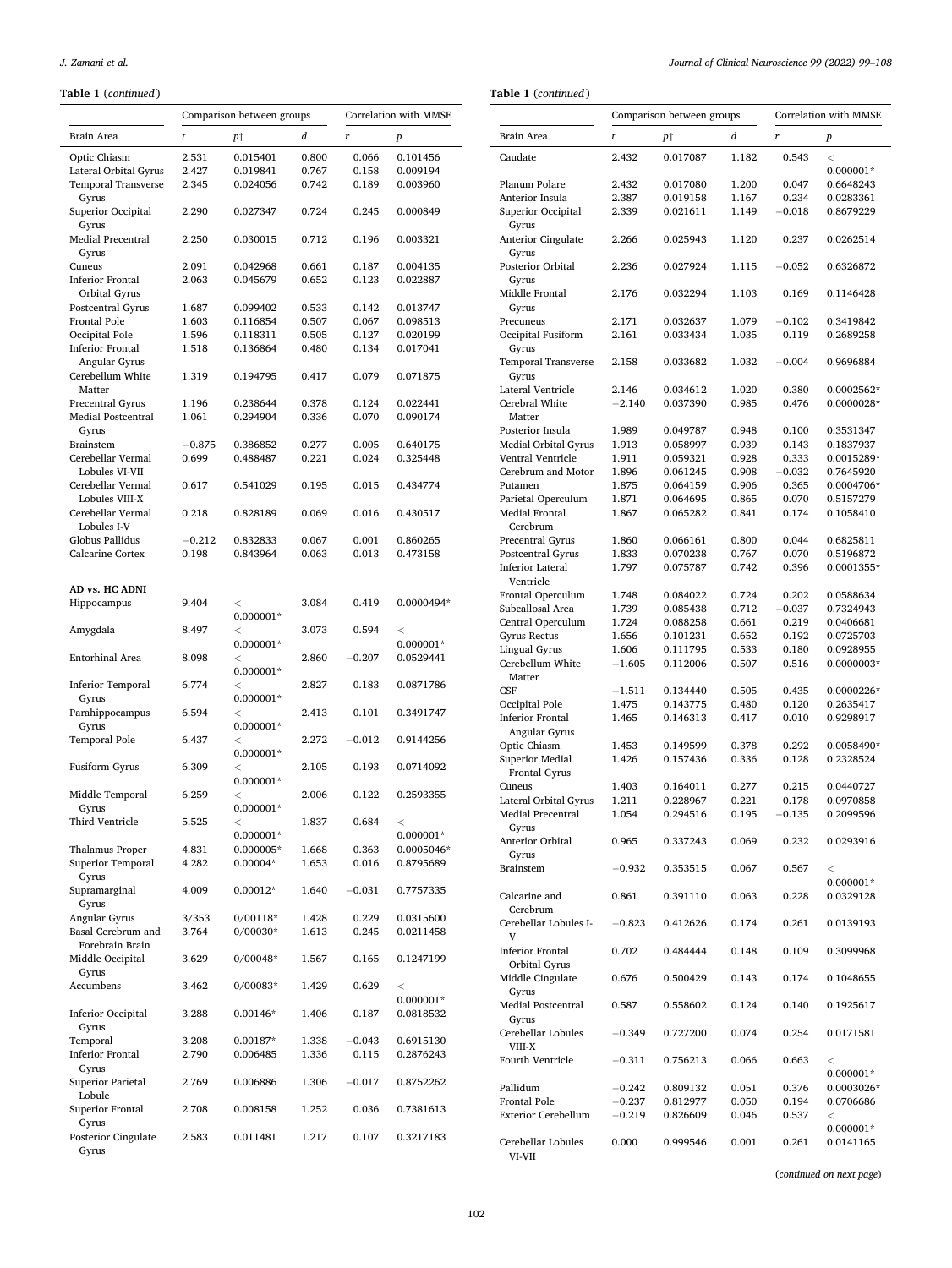### **Table 1** (*continued* )

|                             | Comparison between groups |          | Correlation with MMSE |          |                  |
|-----------------------------|---------------------------|----------|-----------------------|----------|------------------|
| Brain Area                  | t                         | р↑       | d                     | r        | $\boldsymbol{p}$ |
|                             |                           |          |                       |          |                  |
|                             |                           |          |                       |          |                  |
| <b>MCI vs. AD ADNI</b>      |                           |          |                       |          |                  |
| <b>Inferior Temporal</b>    | $-3.256$                  | 0.001586 | 3.084                 | 0.115    | 0.271879         |
| Gyrus                       |                           |          |                       |          |                  |
| Hippocampus                 | $-3.034$                  | 0.003144 | 3.073                 | 0.297    | 0.003824*        |
| Amygdala                    | $-2.926$                  | 0.004323 | 2.860                 | 0.375    | 0.0002171*       |
| Fusiform Gyrus              | $-2.904$                  | 0.004622 | 2.827                 | 0.133    | 0.202203         |
| Middle Temporal             | $-2.679$                  | 0.008745 | 2.413                 | 0.069    | 0.513523         |
|                             |                           |          |                       |          |                  |
| Gyrus                       |                           |          |                       |          |                  |
| Caudate                     | $-2.537$                  | 0.012862 | 2.272                 | 0.325    | 0.001483*        |
| <b>Inferior Occipital</b>   | $-2.525$                  | 0.013272 | 2.105                 | $-0.122$ | 0.244229         |
| Gyrus                       |                           |          |                       |          |                  |
| Middle Occipital            | $-2.477$                  | 0.015075 | 2.006                 | 0.095    | 0.363967         |
| Gyrus                       |                           |          |                       |          |                  |
| Entorhinal Area             | $-2.449$                  | 0.016205 | 1.837                 | 0.152    | 0.144564         |
| Parahippocampus             | $-2.336$                  | 0.021682 | 1.668                 | 0.056    | 0.592109         |
| Gyrus                       |                           |          |                       |          |                  |
| <b>Superior Parietal</b>    | $-2.231$                  | 0.028075 | 1.653                 | 0.015    | 0.888521         |
|                             |                           |          |                       |          |                  |
| Lobule                      |                           |          |                       |          |                  |
| Angular Gyrus               | $-2.208$                  | 0.029708 | 1.640                 | 0.176    | 0.091302         |
| Accumbens                   | $-2.155$                  | 0.033797 | 1.613                 | 0.376    | 0.0002041*       |
| <b>Brainstem</b>            | $-2.028$                  | 0.045470 | 1.429                 | 0.340    | 0.000857*        |
| Supramarginal               | $-2.028$                  | 0.045456 | 1.567                 | $-0.020$ | 0.849047         |
| Gyrus                       |                           |          |                       |          |                  |
| Occipital Pole              | $-1.942$                  | 0.055169 | 1.428                 | 0.067    | 0.520334         |
| Fourth Ventricle            | $^{-1.870}$               | 0.064603 | 1.406                 | 0.440    | $0.000010*$      |
|                             |                           | 0.068209 | 1.338                 |          |                  |
| Posterior Cingulate         | $-1.845$                  |          |                       | 0.059    | 0.575217         |
| Gyrus                       |                           |          |                       |          |                  |
| Occipital Fusiform          | $-1.818$                  | 0.072301 | 1.336                 | $-0.065$ | 0.538476         |
| Gyrus                       |                           |          |                       |          |                  |
| Superior Occipital          | $-1.793$                  | 0.076284 | 1.306                 | 0.018    | 0.865996         |
| Gyrus                       |                           |          |                       |          |                  |
| Precuneus                   | $-1.700$                  | 0.092469 | 1.252                 | 0.058    | 0.583300         |
| Temporal Pole               | $-1.669$                  | 0.098399 | 1.217                 | 0.010    | 0.927080         |
| Lateral Ventricle           |                           |          |                       | 0.246    |                  |
|                             | $-1.548$                  | 0.124984 | 1.200                 |          | 0.017391         |
| Ventral Ventricle           | $-1.514$                  | 0.133308 | 1.182                 | 0.211    | 0.042073         |
| Precentral Gyrus            | 1.389                     | 0.167942 | 1.167                 | $-0.029$ | 0.784291         |
| Third Ventricle             | $-1.366$                  | 0.175057 | 1.149                 | 0.441    | $\,<$            |
|                             |                           |          |                       |          | $0.000001*$      |
| <b>Temporal Transverse</b>  | $-1.334$                  | 0.185358 | 1.120                 | $-0.003$ | 0.973923         |
| Gyrus                       |                           |          |                       |          |                  |
| Parietal Operculum          | $-1.297$                  | 0.197861 | 1.103                 | $-0.055$ | 0.602180         |
| Planum Polare               | $-1.297$                  | 0.197600 | 1.115                 | 0.037    | 0.723224         |
| Cerebellar Lobules          | $-1.255$                  | 0.212658 | 1.079                 | 0.193    | 0.063884         |
|                             |                           |          |                       |          |                  |
| VIII-X                      |                           |          |                       |          |                  |
| Anterior Insula             | $-1.242$                  | 0.217097 | 1.035                 | 0.185    | 0.075645         |
| <b>Medial Orbital Gyrus</b> | $-1.237$                  | 0.219021 | 1.032                 | 0.093    | 0.376657         |
| Middle Cingulate            | $-1.227$                  | 0.222921 | 1.020                 | 0.103    | 0.324278         |
| Gyrus                       |                           |          |                       |          |                  |
| Cerebellar Lobules          | -1.224                    | 0.223748 | 0.985                 | 0.204    | 0.049898         |
| VI-VII                      |                           |          |                       |          |                  |
| <b>Exterior Cerebellum</b>  | $-1.206$                  | 0.230916 | 0.948                 | 0.322    | 0.001672*        |
| Basal Cerebrum and          | $-1.182$                  | 0.239930 | 0.939                 | $-0.191$ | 0.066070         |
| Forebrain Brain             |                           |          |                       |          |                  |
|                             |                           |          |                       |          |                  |
| Putamen                     | $-1.167$                  | 0.246009 | 0.928                 | 0.217    | 0.036283         |
| Superior Temporal           | $-1.126$                  | 0.262845 | 0.908                 | 0.013    | 0.898857         |
| Gyrus                       |                           |          |                       |          |                  |
| Anterior Cingulate          | $-1.023$                  | 0.308867 | 0.906                 | 0.189    | 0.069717         |
| Gyrus                       |                           |          |                       |          |                  |
| Cerebellar Lobules I-       | $-0.986$                  | 0.326261 | 0.865                 | 0.204    | 0.049268         |
| V                           |                           |          |                       |          |                  |
| Cuneus                      | $-0.935$                  | 0.352259 | 0.841                 | 0.159    | 0.129108         |
|                             |                           |          |                       |          |                  |
| Posterior Insula            | $-0.876$                  | 0.383196 | 0.800                 | 0.056    | 0.594816         |
| Subcallosal Area            | $-0.853$                  | 0.395748 | 0.767                 | $-0.027$ | 0.800205         |
| Medial Frontal              | $-0.833$                  | 0.406795 | 0.742                 | 0.103    | 0.325051         |
| Cerebrum                    |                           |          |                       |          |                  |
| <b>Medial Precentral</b>    | 0.830                     | 0.408420 | 0.724                 | 0.079    | 0.450841         |
| Gyrus                       |                           |          |                       |          |                  |
| <b>Thalamus Proper</b>      | $-0.828$                  | 0.409548 | 0.712                 | 0.212    | 0.041373         |
| Posterior Orbital           | $-0.825$                  | 0.411357 | 0.661                 | 0.044    | 0.674969         |
|                             |                           |          |                       |          |                  |
| Gyrus                       |                           |          |                       |          |                  |
| Temporal                    | $-0.798$                  | 0.426750 | 0.652                 | 0.029    | 0.784944         |
| Pallidum                    | $-0.744$                  | 0.458265 | 0.533                 | 0.244    | 0.018630         |
|                             | 0.734                     | 0.464672 | 0.507                 | 0.061    | 0.561631         |
|                             |                           |          |                       |          |                  |

Brain Area *t p*↑ *d r p*  Postcentral Gyrus − 0.676 0.500650 0.505 0.051 0.627363 Gyrus Rectus − 0.650 0.517122 0.480 0.128<br>Cerebellum White − 0.647 0.519174 0.417 0.307 0.002791  $-0.606$  0.545505 0.378 0.248 0.016371 − 0.590 0.556529 0.336 0.177 0.089671 Lingual Gyrus − 0.539 0.591088 0.277 0.112 0.284682<br>Calcarine and − 0.479 0.633015 0.221 0.165 0.113855 0.633015 Frontal Pole 0.336 0.737406 0.195 0.142 0.175570<br>Cerebrum and Motor 0.292 0.770866 0.069 -0.020 0.848462 0.289 0.772710 0.067 0.004 0.967000 Frontal Operculum -0.262 0.793898 0.063 0.150 0.150335<br>CSF -0.223 0.823972 0.047 0.302 0.003296 CSF − 0.223 0.823972 0.047 0.302 0.003296 0.142 0.887139 0.03 0.024 0.817511 Lateral Orbital Gyrus − 0.132 0.894760 0.028 0.109 0.296671  $0.126$   $0.899630$   $0.027$ 

0.118 0.905977 0.025  $-0.086$  0.414002

0.106 0.915576 0.022 0.307 0.002793

− 0.086 0.931368 0.018 0.103 0.326771

Central Operculum 0.113 0.909873 0.024 − 0.160 0.125628

| <b>Superior Medial</b><br>Frontal Gyrus | 0.068    | 0.945569               | 0.014 | 0.073    | 0.485031                 |
|-----------------------------------------|----------|------------------------|-------|----------|--------------------------|
|                                         |          |                        |       | 0.211    |                          |
| Optic Chiasm                            | $-0.067$ | 0.946404               | 0.014 |          | 0.042460                 |
| <b>MCI vs. HC ADNI</b>                  |          |                        |       |          |                          |
| Hippocampus                             | 6.571    | $\,<$<br>0.000001*     | 3.084 | 0.338    | 0.000794                 |
| Amygdala                                | 5.736    | $\,<$<br>$0.000001*$   | 3.073 | 0.441    | 0.000008                 |
| <b>Entorhinal Area</b>                  | 5.621    | $\,<\,$<br>$0.000001*$ | 2.860 | $-0.194$ | 0.058938                 |
| Parahippocampus<br>Gyrus                | 4.856    | 0.000004*              | 2.827 | 0.087    | 0.400465                 |
| <b>Third Ventricle</b>                  | 4.286    | 0.000044*              | 2.413 | 0.498    | 0.000000                 |
| <b>Temporal Pole</b>                    | 4.090    | 0.000091*              | 2.272 | $-0.019$ | 0.854344                 |
| <b>Thalamus Proper</b>                  | 3.641    | 0.000446*              | 2.105 | 0.257    | 0.011921                 |
| Precentral Gyrus                        | 3.595    | 0.000520*              | 2.006 | 0.066    | 0.528051                 |
| <b>Fusiform Gyrus</b>                   | 3.269    | 0.001513*              | 1.837 | 0.166    | 0.108938                 |
| <b>Brainstem</b>                        | $-3.258$ | 0.001565*              | 1.668 | 0.400    | 0.000059                 |
| <b>Inferior Temporal</b>                | 3.185    | 0.001969*              | 1.653 | $-0.155$ | 0.132531                 |
| Gyrus                                   |          |                        |       |          |                          |
| Superior Temporal<br>Gyrus              | 3.072    | 0.002783*              | 1.640 | 0.021    | 0.839452                 |
| Middle Temporal<br>Gyrus                | 2.964    | 0.003847*              | 1.613 | 0.123    | 0.236521                 |
| <b>Inferior Frontal</b><br>Gyrus        | 2.898    | 0.004670*              | 1.567 | 0.108    | 0.296527                 |
| Superior Frontal<br>Gyrus               | 2.872    | 0.005044*              | 1.429 | 0.032    | 0.758188                 |
| Cerebellum White<br>Matter              | $-2.707$ | 0.008056*              | 1.428 | 0.361    | 0.000325                 |
| Temporal                                | 2.543    | 0.012638               | 1.406 | 0.060    | 0.566552                 |
| Basal Cerebrum and                      | 2.403    | 0.018205               | 1.338 | 0.221    | 0.031477                 |
| Forebrain Brain                         |          |                        |       |          |                          |
| <b>Medial Precentral</b><br>Gyrus       | 2.389    | 0.018882               | 1.336 | 0.123    | 0.234996                 |
| Cerebral White<br>Matter                | $-2.300$ | 0.023651               | 1.306 | 0.347    | 0.000570                 |
| <b>Fourth Ventricle</b>                 | $-2.167$ | 0.032723               | 1.252 | 0.492    | 0.000000                 |
| Middle Frontal<br>Gyrus                 | 2.120    | 0.036658               | 1.217 | 0.138    | 0.181354                 |
| Cerebrum and Motor                      | 2.113    | 0.037200               | 1.200 | 0.026    | 0.802510                 |
|                                         |          |                        |       |          | (continued on next page) |

Comparison between groups Correlation with MMSE

**Table 1** (*continued* )

Inferior Frontal Orbital Gyrus

Cerebellum White Matter

Inferior Lateral Ventricle

Anterior Orbital Gyrus

Calcarine and Cerebrum

Cerebrum and Motor Inferior Frontal Angular Gyrus

Superior Frontal Gyrus

Inferior Frontal Gyrus

Cerebral White Matter

Middle Frontal Gyrus

Medial Postcentral Gyrus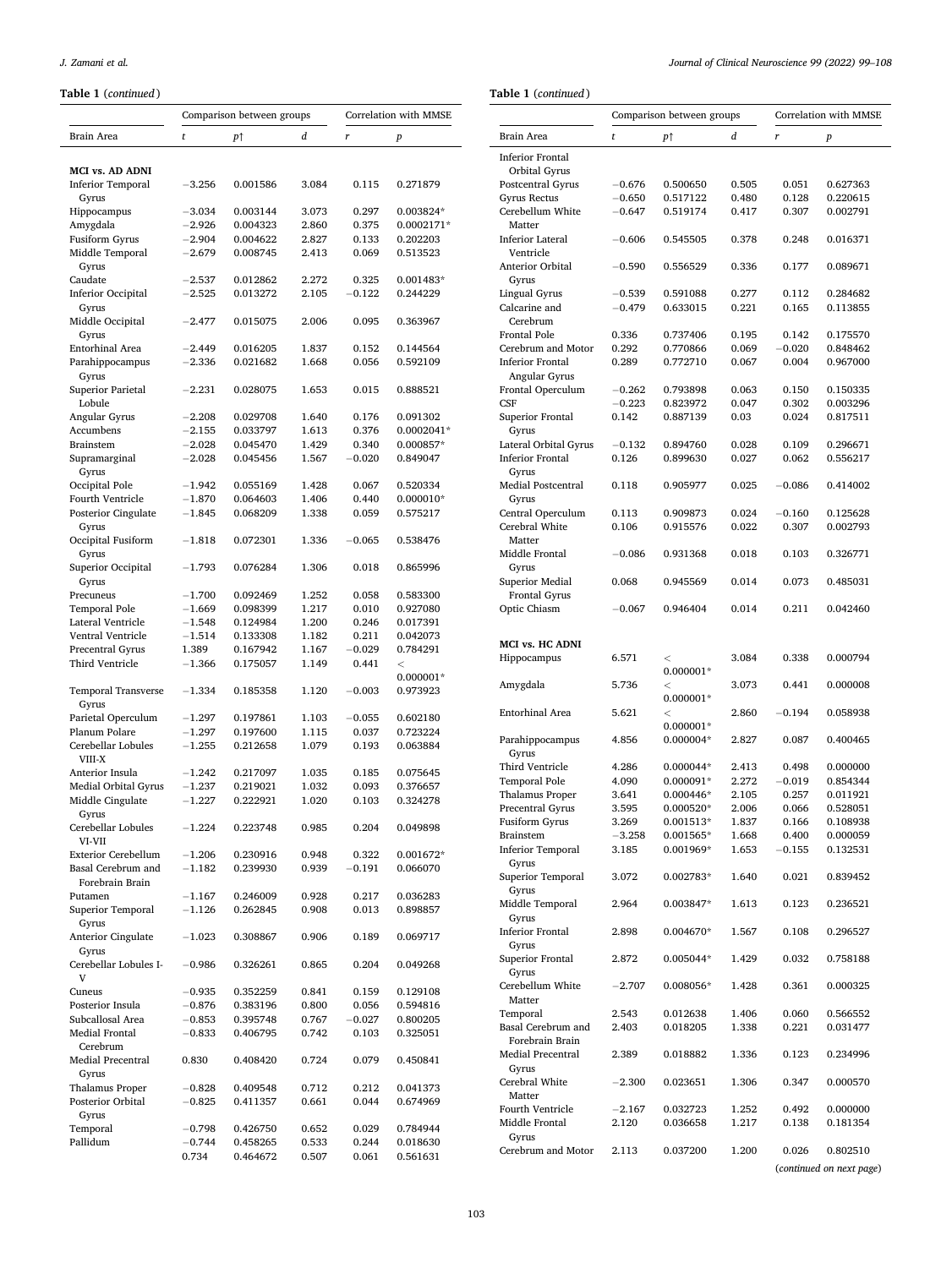### <span id="page-5-0"></span>**Table 1** (*continued* )

|                                          | Comparison between groups |          | Correlation with MMSE |          |                  |
|------------------------------------------|---------------------------|----------|-----------------------|----------|------------------|
| Brain Area                               | t                         | PŤ       | d                     | r        | $\boldsymbol{p}$ |
| <b>Inferior Frontal</b><br>Angular Gyrus | 2.018                     | 0.046397 | 1.182                 | $-0.016$ | 0.878148         |
| <b>CSF</b>                               | $-1.913$                  | 0.058814 | 1.167                 | 0.347    | 0.000582         |
| Central Operculum                        | 1.839                     | 0.068976 | 1.149                 | $-0.205$ | 0.046610         |
| Cerebellar Lobules<br>VIII-X             | $-1.773$                  | 0.079347 | 1.120                 | 0.221    | 0.031240         |
| Cerebellar Lobules I-<br>V               | $-1.709$                  | 0.090765 | 1.115                 | 0.228    | 0.026165         |
| Accumbens                                | 1.683                     | 0.095719 | 1.103                 | 0.477    | 0.000001         |
| <b>Inferior Frontal</b><br>Orbital Gyrus | 1.546                     | 0.125314 | 1.079                 | 0.106    | 0.306983         |
| <b>Exterior Cerebellum</b>               | $-1.530$                  | 0.129384 | 1.035                 | 0.366    | 0.000261         |
| Supramarginal<br>Gyrus                   | 1.523                     | 0.131053 | 1.032                 | $-0.025$ | 0.812476         |
| Frontal Operculum                        | 1.496                     | 0.137797 | 1.020                 | 0.180    | 0.081044         |
| <b>Superior Medial</b><br>Frontal Gyrus  | 1.469                     | 0.144987 | 0.985                 | 0.123    | 0.235821         |
| Optic Chiasm                             | 1.442                     | 0.152424 | 0.948                 | 0.238    | 0.020176         |
| <b>Inferior Lateral</b><br>Ventricle     | 1.366                     | 0.175196 | 0.939                 | 0.310    | 0.002268         |
| Posterior Orbital<br>Gyrus               | 1.336                     | 0.184783 | 0.928                 | 0.067    | 0.519365         |
| Postcentral Gyrus                        | 1.239                     | 0.218444 | 0.908                 | 0.069    | 0.504971         |
| Lingual Gyrus                            | 1.218                     | 0.226054 | 0.906                 | 0.152    | 0.142482         |
| Planum Polare                            | 1.159                     | 0.249380 | 0.865                 | $-0.066$ | 0.527619         |
| Cerebellar Lobules<br>VI-VII             | $-1.151$                  | 0.252304 | 0.841                 | 0.227    | 0.027142         |
| Pallidum                                 | $-1.091$                  | 0.277866 | 0.800                 | 0.272    | 0.007734         |
| Lateral Orbital Gyrus                    | 1.062                     | 0.290926 | 0.767                 | 0.151    | 0.143033         |
| Gyrus Rectus                             | 1.051                     | 0.295649 | 0.742                 | 0.161    | 0.119422         |
| <b>Anterior Cingulate</b><br>Gyrus       | 0.975                     | 0.331716 | 0.724                 | 0.218    | 0.033446         |
| <b>Medial Frontal</b><br>Cerebrum        | 0.910                     | 0.365097 | 0.712                 | 0.139    | 0.179694         |
| <b>Temporal Transverse</b><br>Gyrus      | 0.907                     | 0.366689 | 0.661                 | $-0.014$ | 0.892777         |
| Anterior Insula                          | 0.873                     | 0.384793 | 0.652                 | 0.216    | 0.035135         |
| Subcallosal Area                         | 0.834                     | 0.406411 | 0.533                 | 0.040    | 0.699129         |
| Putamen                                  | 0.810                     | 0.419480 | 0.507                 | 0.267    | 0.008925         |
| Posterior Insula<br>Medial Postcentral   | 0.795                     | 0.428489 | 0.505                 | 0.074    | 0.474955         |
| Gyrus                                    | 0.778                     | 0.437963 | 0.480                 | 0.126    | 0.224334         |
| <b>Inferior Occipital</b><br>Gyrus       | 0.754                     | 0.452613 | 0.417                 | 0.160    | 0.121425         |
| Middle Occipital<br>Gyrus                | 0.717                     | 0.474877 | 0.378                 | 0.138    | 0.183365         |
| Middle Cingulate<br>Gyrus                | $-0.708$                  | 0.480102 | 0.336                 | 0.141    | 0.172537         |
| Angular Gyrus                            | 0.703                     | 0.483450 | 0.277                 | 0.214    | 0.037005         |
| Posterior Cingulate<br>Gyrus             | 0.651                     | 0.516299 | 0.221                 | 0.105    | 0.309007         |
| Lateral Ventricle                        | 0.622                     | 0.535027 | 0.195                 | 0.287    | 0.004807         |
| Superior Occipital<br>Gyrus              | 0.617                     | 0.538210 | 0.069                 | $-0.024$ | 0.820848         |
| Cuneus                                   | 0.597                     | 0.551708 | 0.067                 | 0.202    | 0.049658         |
| Medial Orbital Gyrus                     | 0.542                     | 0.588513 | 0.063                 | 0.132    | 0.202920         |
| Occipital Pole                           | $-0.534$                  | 0.594046 | 0.113                 | 0.118    | 0.253082         |
| <b>Superior Parietal</b><br>Lobule       | 0.442                     | 0.659057 | 0.093                 | 0.023    | 0.828197         |
| Ventral Ventricle                        | 0.432                     | 0.666269 | 0.091                 | 0.247    | 0.015688         |
| Calcarine and<br>Cerebrum                | 0.411                     | 0.681960 | 0.087                 | 0.210    | 0.041297         |
| Occipital Fusiform<br>Gyrus              | 0.382                     | 0.703058 | 0.081                 | 0.109    | 0.293014         |
| Anterior Orbital<br>Gyrus                | 0.317                     | 0.751715 | 0.067                 | 0.215    | 0.036029         |
| Precuneus                                | 0.304                     | 0.761611 | 0.064                 | $-0.092$ | 0.375141         |
| Parietal Operculum                       | 0.189                     | 0.850138 | 0.040                 | 0.073    | 0.484076         |
| Frontal Pole                             | 0.155                     | 0.877003 | 0.033                 | 0.175    | 0.090362         |
| Caudate                                  | $-0.111$                  | 0.911414 | 0.023                 | 0.395    | 0.000074         |
|                                          |                           |          |                       |          |                  |

Notes: ↑ rows are sorted based on the *p* values for the *t*-test; \* *p <* 0.000793 Bonferroni corrected for multiple comparison; *d* represents Cohen's d effect size; MMSE: mini mental state examination.

### **Table 2**

Summary of the independent-sample t-tests comparing volumetric data between different groups of the participants and the correlation of the data with MMSE scores using *volBrain* method.

|                           | Comparison between groups |                      | Correlation with MMSE |          |                |
|---------------------------|---------------------------|----------------------|-----------------------|----------|----------------|
| <b>Brain Area</b>         | t                         | P↑                   | d                     | r        | p              |
| AD vs. HC                 |                           |                      |                       |          |                |
| <b>MIRIAD</b><br>Amygdala | 10.217                    | $\,<$                | 3.231                 | 0.428    | $0.000001*$    |
|                           |                           | $0.000001*$          |                       |          |                |
| Hippocampus               | 6.58                      | $\,<$                | 2.081                 | 0.256    | 0.000395*      |
|                           |                           | $0.000001*$          |                       |          |                |
| Accumbens                 | 5.813                     | $0.000001*$          | 1.838                 | 0.339    | 0.000027*      |
| Thalamus                  | 4.422                     | 0.000065*            | 1.398                 | 0.317    | 0.000057*      |
| Caudate                   | 4.149                     | 0.000154*            | 1.312                 | 0.169    | 0.005091       |
| Cerebellum                | 2.063                     | 0.045216             | 0.652                 | 0.094    | 0.041135       |
| Globus Pallidus           | $^{-1.103}$               | 0.276245             | 0.349                 | 0.026    | 0.287427       |
| Putamen                   | 0.846                     | 0.402030             | 0.268                 | 0.019    | 0.366267       |
|                           |                           |                      |                       |          |                |
| AD vs. HC ADNI            | 8.227                     |                      |                       | $-0.172$ |                |
| Hippocampus               |                           | $\,<$<br>$0.000001*$ | 1.734                 |          | 0.107850       |
| Amygdala                  | 7.513                     | $\,<$                | 1.584                 | 0.075    | 0.483763       |
|                           |                           | $0.000001*$          |                       |          |                |
| Lateral ventricles        | $-4.662$                  | $0.000010*$          | 0.983                 | $-0.400$ | $0.000108*$    |
| Thalamus                  | 4.097                     | 0.000091*            | 0.864                 | 0.328    | 0.001749*      |
| Accumbens                 | 3.870                     | $0.000210*$          | 0.816                 | 0.052    | 0.624811       |
| Cerebrum                  | 3.422                     | 0.000950*            | 0.721                 | 0.645    | $< 0.000001^*$ |
| Caudate                   | 3.360                     | $0.001161*$          | 0.708                 | 0.393    | $0.000147*$    |
| <b>Globus Pallidus</b>    | $^{-1.686}$               | 0.095382             | 0.355                 | 0.286    | 0.006834       |
| Cerebellum                | 0.520                     | 0.604284             | 0.110                 | 0.610    | $< 0.000001*$  |
| Putamen                   | 0.406                     | 0.685326             | 0.086                 | 0.343    | 0.001065       |
| MCI vs. AD ADNI           |                           |                      |                       |          |                |
| Hippocampus               | $-2.826$                  | 0.005783             | 0.596                 | $-0.088$ | 0.396346       |
| Amygdala                  | $-2.409$                  | 0.017968             | 0.508                 | $-0.044$ | 0.674424       |
| Accumbens                 | $-2.155$                  | 0.033797             | 0.454                 | $-0.037$ | 0.724393       |
| Caudate                   | $-1.906$                  | 0.059724             | 0.402                 | 0.144    | 0.166516       |
| Cerebrum                  | $-1.819$                  | 0.072132             | 0.383                 | 0.408    | 0.000047       |
| Lateral ventricles        | 1.303                     | 0.195818             | 0.275                 | 0.205    | 0.048072       |
| <b>Globus Pallidus</b>    | $-1.090$                  | 0.278535             | 0.230                 | 0.109    | 0.297544       |
| Cerebellum                | 0.179                     | 0.527974             | 0.038                 | 0.292    | 0.004500       |
| Thalamus                  | 0.414                     | 0.679312             | 0.087                 | 0.137    | 0.187901       |
| Putamen                   | $-0.365$                  | 0.715226             | 0.077                 | 0.144    | 0.166516       |
| MCI vs. HC ADNI           |                           |                      |                       |          |                |
| Hippocampus               | 5.687                     | $\,<$                | 1.199                 | $-0/$    | 0.436184       |
|                           |                           | $0.000001*$          |                       | 080      |                |
| Amygdala                  | 5.698                     | $\,<$                | 1.201                 | $-0.044$ | 0.674424       |
|                           |                           | $0.000001*$          |                       |          |                |
| Thalamus                  | 4.362                     | 0.000033             | 0.920                 | 0.272    | $0.007448*$    |
| Lateral ventricles        | $-4.143$                  | 0.000075             | 0.873                 | 0.073    | 0.478770       |
| Accumbens                 | 2.936                     | 0.004185             | 0.619                 | 0.272    | $0.007448*$    |
| Globus Pallidus           | $-2.876$                  | 0.004981             | 0.606                 | 0.208    | 0.042244       |
| Caudate                   | 1.917                     | 0.058287             | 0.404                 | $-0.257$ | 0.011738       |
| Cerebrum                  | 1.540                     | 0.126746             | 0.325                 | 0.482    | $< 0.000001^*$ |
| Cerebellum                | 0.752                     | 0.453925             | 0.159                 | 0.428    | 0.000015*      |
| Putamen                   | $-0.077$                  | 0.938544             | 0.016                 | 0.221    | 0.030814       |

Notes: ↑ rows are sorted based on the *p* values for the *t*-test; \* *p <* 0.0038 Bonferroni corrected for multiple comparison; *d* represents Cohen's d effect size; MMSE: mini mental state examination.

majority of the analysis was limited to brain areas with more distinct structure, such as the hippocampus. Many semi- and fully-automated segmentation methods have been developed. While these methods have been used more commonly in recent years, the reliability and accuracy of these methods was yet to be fully studied. We used four pipelines of HIPS [\[10\]](#page-9-0), volBrain [\[11\]](#page-9-0) CAT [\[12](#page-9-0)–13] and BrainSuite [\[14\]](#page-9-0). In this study we evaluated their reliability by looking at their ability to discriminate between AD and HC, AD and MCI, and MCI and HC groups with ADNI and MIRIAD databases, whether a correlation existed between them, their correlation with MMSE scores, and comparing their results with past literature. Our results showed strong reliability of HIPS, volBrain and CAT. These methods have been successfully applied to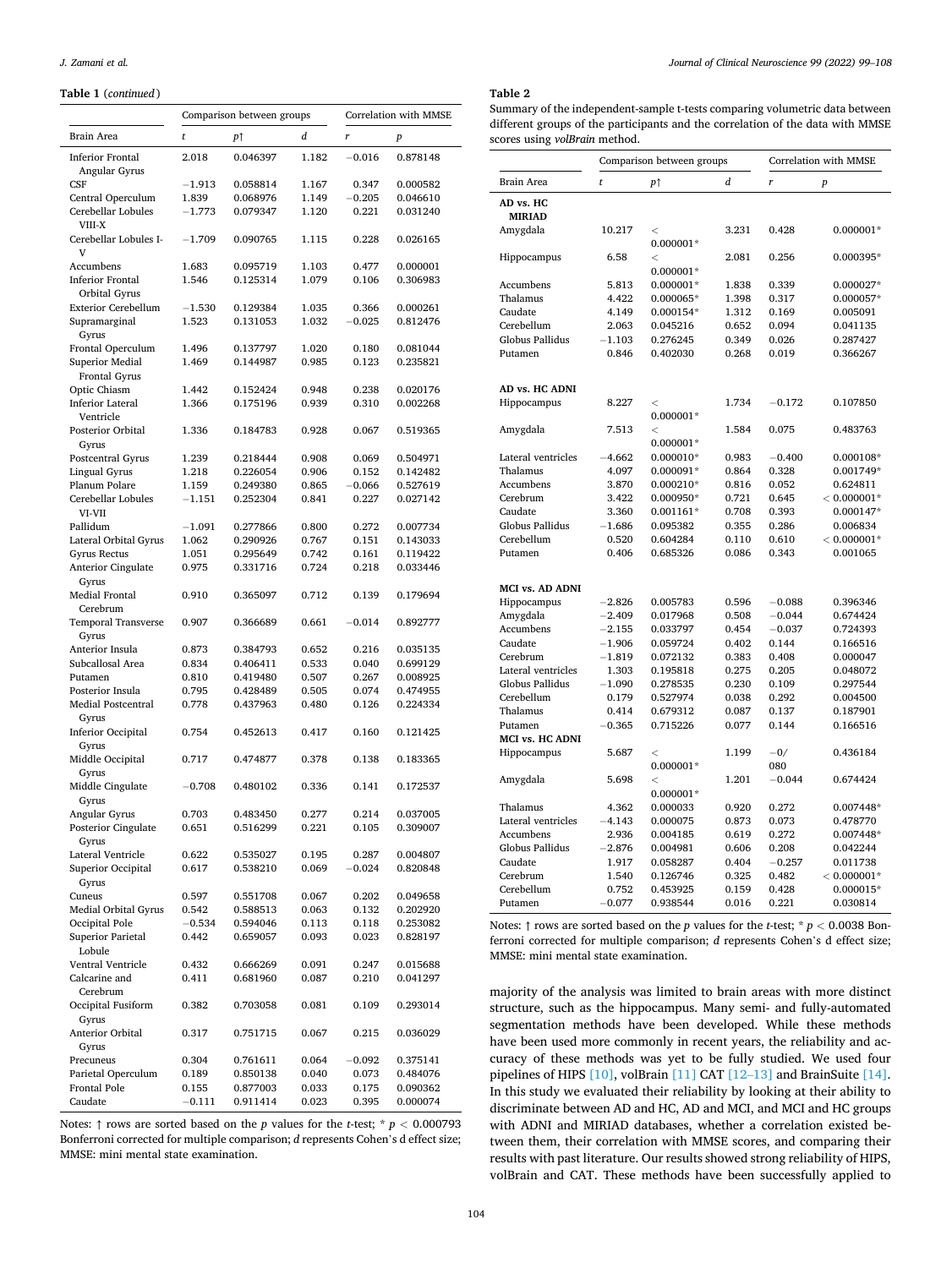#### <span id="page-6-0"></span>**Table 3**

Summary of the independent-sample t-tests comparing volumetric data between different groups of the participants and the correlation of the data with MMSE scores using *BrainSuite* method.

|                                        | Comparison between groups |                      |                | Correlation with MMSE |                      |  |
|----------------------------------------|---------------------------|----------------------|----------------|-----------------------|----------------------|--|
| Brain Area                             | t                         | PŤ                   | d              | r                     | p                    |  |
| AD vs. HC MIRIAD                       |                           |                      |                |                       |                      |  |
| <b>Inferior Temporal</b>               | 7.245                     | $\,<$                | 2.184          | 0.677                 | $0.000001*$          |  |
| Gyrus                                  |                           | $0.000001*$          |                |                       |                      |  |
| Middle Temporal                        | 4.738                     | 0.000029*            | 1.429          | 0.697                 | $< 0.000001*$        |  |
| Gyrus                                  |                           |                      |                |                       |                      |  |
| Third Ventricle                        | $-4.354$                  | 0.000094*            | 1.313          | $-0.522$              | 0.000468*            |  |
| Superior Temporal                      | 3.944                     | 0.000323*            | 1.189          | 0.507                 | 0.000722*            |  |
| Gyrus<br>Supramarginal                 | 3.698                     | 0.000668*            | 1.115          | 0.509                 | 0.000683*            |  |
| Gyrus                                  |                           |                      |                |                       |                      |  |
| Angular Gyrus                          | 3.632                     | 0.000809*            | 1.095          | 0.52                  | 0.000498*            |  |
| Middle Occipital                       | 3.543                     | 0.001043             | 1.068          | 0.536                 | 0.000303*            |  |
| Gyrus                                  |                           |                      |                |                       |                      |  |
| Pars Opercularis                       | 2.958                     | 0.005237             | 0.892          | 0.45                  | 0.003137             |  |
| <b>Inferior Occipital</b>              | 2.663                     | 0.011206             | 0.803          | 0.383                 | 0.013402             |  |
| Gyrus                                  | $-2.64$                   | 0.011866             |                | $-0.481$              |                      |  |
| Accumbens<br><b>Superior Parietal</b>  | 2.534                     | 0.015392             | 0.796<br>0.764 | 0.434                 | 0.001457<br>0.004538 |  |
| Gyrus                                  |                           |                      |                |                       |                      |  |
| <b>Superior Colliculus</b>             | $-2.532$                  | 0.015481             | 0.763          | $-0.338$              | 0.030512             |  |
| Parahippocampal                        | 2.447                     | 0.019029             | 0.738          | 0.428                 | 0.005294             |  |
| Gyrus                                  |                           |                      |                |                       |                      |  |
| Cingulate Gyrus                        | $-2.374$                  | 0.022629             | 0.716          | $-0.356$              | 0.022147             |  |
| Fusiform Gyrus                         | 2.269                     | 0.028864             | 0.684          | 0.155                 | 0.334311             |  |
| Insula                                 | 2.133                     | 0.039251             | 0.643          | 0.255                 | 0.107583             |  |
| Globus Pallidus                        | –1.995                    | 0.053041             | 0.602          | $-0.231$              | 0.146663             |  |
| Cerebellum<br><b>Basal Forebrain</b>   | 1.979<br>$-1.909$         | 0.054949<br>0.063590 | 0.597<br>0.576 | 0.191<br>$-0.243$     | 0.232289<br>0.126172 |  |
| Anterior Orbito-                       | 1.856                     | 0.070973             | 0.560          | 0.234                 | 0.140158             |  |
| <b>Frontal Gyrus</b>                   |                           |                      |                |                       |                      |  |
| Subcallosal Gyrus                      | $^{-1.847}$               | 0.072330             | 0.557          | $-0.207$              | 0.194909             |  |
| Pars Orbitalis                         | 1.82                      | 0.076458             | 0.549          | 0.275                 | 0.081327             |  |
| Lingual Gyrus                          | $-1.809$                  | 0.078196             | 0.545          | $-0.316$              | 0.043952             |  |
| Middle Frontal                         | 1.807                     | 0.078496             | 0.545          | 0.284                 | 0.071904             |  |
| Gyrus                                  |                           |                      |                |                       |                      |  |
| Lateral Geniculate                     | 1.78                      | 0.082929             | 0.537          | 0.253                 | 0.109970             |  |
| Nucleus<br>Middle Orbito-              | 1.744                     | 0.089100             | 0.526          | 0.142                 | 0.374241             |  |
| <b>Frontal Gyrus</b>                   |                           |                      |                |                       |                      |  |
| <b>Temporal Pole</b>                   | 1.591                     | 0.119752             | 0.480          | 0.022                 | 0.892295             |  |
| Post-Central Gyrus                     | 1.501                     | 0.141345             | 0.453          | 0.315                 | 0.044533             |  |
| Hippocampus                            | –1.241                    | 0.221958             | 0.374          | $-0.162$              | 0.311495             |  |
| Transverse                             | 1.138                     | 0.261864             | 0.343          | 0.268                 | 0.090858             |  |
| <b>Temporal Gyrus</b>                  |                           |                      |                |                       |                      |  |
| <b>Transvers Frontal</b>               | 1.099                     | 0.278660             | 0.331          | 0.272                 | 0.085861             |  |
| Gyrus                                  |                           |                      |                |                       |                      |  |
| Thalamus<br><b>Inferior Colliculus</b> | 0.968<br>0.94             | 0.339074<br>0.352768 | 0.292<br>0.283 | 0.087                 | 0.586936<br>0.526091 |  |
| Pars Triangularis                      | 0.911                     | 0.367812             | 0.275          | 0.102<br>0.216        | 0.174328             |  |
| Claustrum                              | 0.87                      | 0.389785             | 0.262          | 0.163                 | 0.308227             |  |
| Caudate                                | $-0.863$                  | 0.393478             | 0.260          | $-0.122$              | 0.448542             |  |
| Precentral Gyrus                       | 0.859                     | 0.395408             | 0.259          | 0.242                 | 0.128116             |  |
| Paracentral Lobule                     | 0.858                     | 0.395895             | 0.259          | 0.128                 | 0.424284             |  |
| Superior Occipital                     | 0.858                     | 0.395943             | 0.259          | 0.169                 | 0.291590             |  |
| Gyrus                                  |                           |                      |                |                       |                      |  |
| Cuneus                                 | 0.843                     | 0.404153             | 0.254          | 0.106                 | 0.510235             |  |
| Putamen                                | 0.653<br>$-0.548$         | 0.517714<br>0.586738 | 0.197<br>0.165 | $-0.001$<br>$-0.071$  | 0.995473             |  |
| Lateral<br>Orbitofrontal               |                           |                      |                |                       | 0.658410             |  |
| Gyrus                                  |                           |                      |                |                       |                      |  |
| Gyrus Rectus                           | $-0.516$                  | 0.608533             | 0.156          | $-0.123$              | 0.442668             |  |
| <b>Medial Geniculate</b>               | $-0.505$                  | 0.616072             | 0.152          | $-0.122$              | 0.448980             |  |
| Nucleus                                |                           |                      |                |                       |                      |  |
| Mammillary Body                        | 0.492                     | 0.625193             | 0.148          | 0.125                 | 0.436896             |  |
| Precuneus                              | $-0.49$                   | 0.627078             | 0.148          | $-0.007$              | 0.967476             |  |
| Posterior Orbito-                      | 0.445                     | 0.658856             | 0.134          | 0.02                  | 0.901794             |  |
| Frontal Gyrus                          |                           |                      |                |                       |                      |  |
| <b>Brainstem</b>                       | 0.209                     | 0.835439             | 0.063          | $-0.015$              | 0.925512             |  |
| Superior Frontal<br>Gyrus              | 0.202                     | 0.840699             | 0.061          | 0.132                 | 0.411455             |  |
| Amygdala                               | 0.145                     | 0.885584             | 0.044          | $-0.109$              | 0.497327             |  |
|                                        |                           |                      |                |                       |                      |  |

**Table 3** (*continued* )

|                               | Comparison between groups |             |                | Correlation with MMSE |                      |  |
|-------------------------------|---------------------------|-------------|----------------|-----------------------|----------------------|--|
| Brain Area                    | t                         | P↑          | d              | $\overline{r}$        | $\boldsymbol{p}$     |  |
|                               |                           |             |                |                       |                      |  |
| AD vs. HC ADNI                |                           |             |                |                       |                      |  |
| Lateral geniculate<br>nucleus | 4.267                     | $0.000100*$ | 2.184          | 0.227                 | 0.1237048            |  |
| White matter<br>(cerebrum)    | 3.278                     | 0.002018    | 1.429          | 0.338                 | 0.0200422            |  |
| Middle occipital<br>gyrus     | 3.176                     | 0.002690    | 1.313          | 0.201                 | 0.1747845            |  |
| Thalamus                      | 3.162                     | 0.002799    | 1.189          | 0.066                 | 0.6588259            |  |
| Caudate nucleus               | 2.861                     | 0.006371    | 1.115          | 0.294                 | 0.0444238            |  |
| Medial geniculate             | 2.628                     | 0.011689    | 1.095          | 0.204                 | 0.1684918            |  |
| nucleus                       |                           |             |                |                       |                      |  |
| Angular gyrus                 | 2.270                     | 0.028006    | 1.068          | 0.333                 | 0.0217689            |  |
| Transverse<br>temporal gyrus  | 2.265                     | 0.028357    | 0.892          | 0.031                 | 0.8356742            |  |
| Parahippocampal<br>gyrus      | 2.197                     | 0.033209    | 0.803          | $-0.176$              | 0.2351574            |  |
| Precentral gyrus              | 2.178                     | 0.034677    | 0.134          | 0.134                 | 0.3690257            |  |
| Supramarginal<br>gyrus        | 2.135                     | 0.038172    | 0.764          | 0.071                 | 0.6317679            |  |
| Superior frontal<br>gyrus     | 2.085                     | 0.042752    | 0.763          | 0.085                 | 0.5671476            |  |
| Globus Pallidus               | 2.076                     | 0.043620    | 0.738          | 0.256                 | 0.0823122            |  |
| Pars Opercularis              | 2.073                     | 0.043920    | 0.716          | 0.172                 | 0.2460719            |  |
| Middle frontal                |                           |             |                | 0.204                 |                      |  |
| gyrus                         | 2.068                     | 0.044320    | 0.684          |                       | 0.1689554            |  |
| MCI vs. AD ADNI               |                           |             |                |                       |                      |  |
| Background                    | 3.365                     | 0.001325    | 2.184          | 0.237                 | 0.063059             |  |
| Supramarginal<br>gyrus        | $-3.241$                  | 0.001929    | 1.429          | 0.040                 | 0.754590             |  |
| Middle occipital<br>gyrus     | $-2.961$                  | 0.004354    | 1.313          | 0.110                 | 0.389691             |  |
| Superior frontal<br>gyrus     | $-2.755$                  | 0.007715    | 1.189          | $-0.044$              | 0.726853             |  |
| Precuneus                     | $-2.614$                  | 0.011236    | 1.115          | 0.058                 | 0.649361             |  |
| Paracentral lobule            | $-2.408$                  | 0.019034    | 1.095          | 0.095                 | 0.458392             |  |
| Middle frontal                | $-2.284$                  | 0.025817    | 1.068          | 0.116                 | 0.362751             |  |
| gyrus                         |                           | 0.026883    |                | 0.072                 |                      |  |
| Pars Opercularis              | $-2.267$<br>$-2.141$      | 0.036273    | 0.892<br>0.803 | 0.061                 | 0.573541<br>0.632649 |  |
| Precentral gyrus              |                           | 0.044993    |                | 0.286                 | 0.022251             |  |
| Angular gyrus                 | $-2.046$                  |             | 0.796          |                       |                      |  |
| MCI vs. HC ADNI               |                           |             |                |                       |                      |  |
| Background                    | 4.512                     | $0.000020*$ | 2.184          | $-0.222$              | 0.063739             |  |
| Lateral geniculate<br>nucleus | 3.447                     | 0.000974*   | 1.429          | 0.138                 | 0.254521             |  |
| Parahippocampal<br>gyrus      | 3.007                     | 0.003688    | 1.313          | $-0.053$              | 0.662537             |  |
| Thalamus                      | 2.631                     | 0.010510    | 1.189          | 0.007                 | 0.953683             |  |
| White matter                  | 2.243                     | 0.028133    | 1.115          | $-0.245$              | 0.040858             |  |
| (cerebrum)                    |                           |             |                |                       |                      |  |
| Temporal pole                 | 2.161                     | 0.034184    | 1.095          | 0.007                 | 0.947772             |  |
| Medial geniculate<br>nucleus  | 2.108                     | 0.038669    | 1.068          | 0.105                 | 0.384962             |  |

Notes:  $\uparrow$  rows are sorted based on the *p* values for the *t*-test; \* *p* < 0.001000 Bonferroni corrected for multiple comparison; *d* represents Cohen's d effect size; MMSE: mini mental state examination.

brain images from those with AD and MCI [\[27\].](#page-9-0)

BrainSuite, however, underperformed greatly. For example, it failed to accurately segment the hippocampus, thalamus and amygdala to show a significant difference between the two groups. While this automatic segmentation method has been used frequently in past research [\[28\]](#page-9-0) its application has been mostly limited to the processing of brains with no atrophy [\[29\]](#page-9-0), as well as detection of gross segments such as tumours [\[30\]](#page-9-0). Given that early AD is so difficult to recognise, being able to detect atrophy represents a crucial aspect to diagnosing AD earlier and consequently providing such subjects with better preventative measures, thus helping to ensure an extended period of higher quality of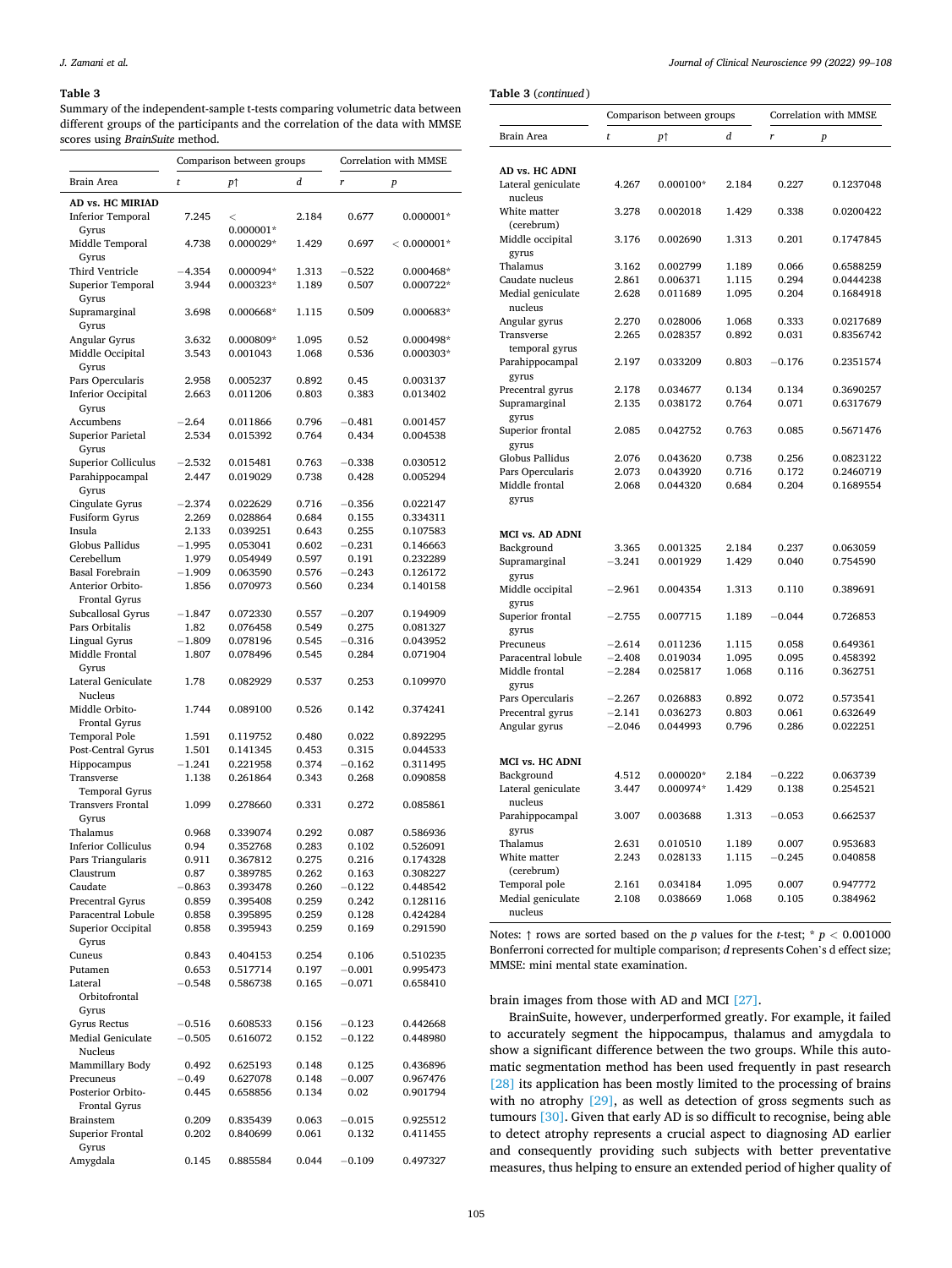#### <span id="page-7-0"></span>**Table 4**

Summary of the independent-sample t-tests comparing volumetric data between different groups of the participants and the correlation of the data with MMSE scores using *HIPS* method.

|                        | Comparison between groups |                | Correlation with<br><b>MMSE</b> |       |                  |
|------------------------|---------------------------|----------------|---------------------------------|-------|------------------|
| <b>Brain Area</b>      | t                         | p <sub>1</sub> | d                               | r     | $\boldsymbol{p}$ |
| AD vs. HC MIRIAD       |                           |                |                                 |       |                  |
| SR-SL-SM               | 8.990                     | $< 0.000001*$  | 2.843                           | 0.393 | 0.000004*        |
| Hippocampus            | 8.619                     | $< 0.000001*$  | 2.726                           | 0.388 | $0.000005*$      |
| CA4/Dentate<br>Gyrus   | 8.248                     | $< 0.000001*$  | 2.608                           | 0.402 | $0.000003*$      |
| CA1                    | 6.308                     | $< 0.000001*$  | 1.995                           | 0.256 | 0.000389*        |
| Subiculum              | 5.121                     | 0.000007*      | 1.619                           | 0.229 | 0.000873*        |
| CA2-CA3                | 5.025                     | 0.000009*      | 1.589                           | 0.288 | $0.000142*$      |
| AD vs. HC ADNI         |                           |                |                                 |       |                  |
| SR-SL-SM               | 11.817                    | $< 0.000001*$  | 2.843                           | 0.509 | $< 0.000001*$    |
| Hippocampus            | 10.291                    | $< 0.000001*$  | 2.726                           | 0.734 | $< 0.000001*$    |
| CA4/Dentate            | 9.1676                    | $< 0.000001*$  | 2.608                           | 0.608 | $< 0.000001*$    |
| Gyrus                  |                           |                |                                 |       |                  |
| CA1                    | 8.3288                    | $< 0.000001*$  | 1.995                           | 0.676 | $< 0.000001*$    |
| Subiculum              | 6.1087                    | $< 0.000001*$  | 1.619                           | 0.451 | $< 0.000001*$    |
| CA2-CA3                | 5.6342                    | $< 0.000001*$  | 1.589                           | 0.628 | $< 0.000001*$    |
| <b>MCI vs. AD ADNI</b> |                           |                |                                 |       |                  |
| SR-SL-SM               | $-2.954$                  | 0.003987*      | 2.843                           | 0.216 | 0.037005*        |
| Hippocampus            | $-2.718$                  | 0.007847*      | 2.726                           | 0.328 | 0.001294         |
| $CA4-DG$               | $-2.394$                  | 0.018679       | 2.608                           | 0.218 | 0.035353         |
| Subiculum              | $-2.298$                  | 0.023831       | 1.995                           | 0.119 | 0.254476         |
| CA <sub>1</sub>        | $-2.237$                  | 0.02771        | 1.619                           | 0.268 | 0.009133*        |
| CA2-CA3                | $-1.407$                  | 0.16264        | 1.589                           | 0.251 | 0.014895         |
| MCI vs. HC ADNI        |                           |                |                                 |       |                  |
| SR-SL-SM               | 9.390                     | $< 0.000001*$  | 2.843                           | 0.276 | 0.006597*        |
| Hippocampus            | 7.947                     | $< 0.000001*$  | 2.726                           | 0.536 | $< 0.000001*$    |
| CA4/Dentate            | 7.505                     | $< 0.000001*$  | 2.608                           | 0.404 | 0.000048*        |
| Gyrus                  |                           |                |                                 |       |                  |
| CA <sub>1</sub>        | 6.157                     | $<$ 0.000001*  | 1.995                           | 0.462 | 0.000002*        |
| CA2-CA3                | 4.334                     | $0.000035*$    | 1.589                           | 0.431 | 0.000012*        |
| Subiculum              | 3.709                     | 0.000352*      | 1.619                           | 0.210 | 0.040530         |

Notes:  $\uparrow$  rows are sorted based on the *p* values for the *t*-test; \* *p* < 0.008333 Bonferroni corrected for multiple comparison; *d* represents Cohen's d effect size; MMSE: mini mental state examination; SR-SL-SM: strata radiatum/lacunosum/ moleculare.

life for these individuals. This highlights the importance of validation studies such as ours to gain a greater understanding of the applications and limitations of different methods [\[31\]](#page-9-0), especially considering the greater accuracy and speed identified with our method.

The volume of the hippocampus is considered as an important biomarker for AD and has been included in recently proposed research diagnostic criteria. It has been shown that the hippocampal atrophy estimated on anatomical T1 weighted MRI can help in classifying the different stages of AD. Confirming past literature, our results showed that the hippocampus volume significantly differed between AD and the HC, MCI and HC.

Histological studies have shown that lesions are not uniformly distributed within the hippocampus. Neuronal loss results in a reduction of the thickness of the layers richer in neuronal bodies, while the loss of synapses results in the reduction of the layers poorer in neuronal bodies and these changes are stage-dependent [\[32\].](#page-9-0) Our results, however, failed to differentiate the contribution of these subfields in AD; they all showed significant reduction in size, compared to the control group. This effect could be because our AD group consisted of those with later stages of AD. The contribution of different subfields of the hippocampus is more visible in those with MCI [\[33\].](#page-9-0)

While the contribution of atrophy in the hippocampus has been widely studied, the role of atrophy in the rest of the brain in AD is less clear [\[17\]](#page-9-0). An important contributing factor is that the boundaries of the

# **Table 5**

Correlation of the size of common brain areas reported by the three segmentation methods.

|                   |                         | CAT              |                                  | volBrain            |                      |
|-------------------|-------------------------|------------------|----------------------------------|---------------------|----------------------|
|                   | Brain Area              | r                | p                                | r                   | p                    |
|                   |                         |                  |                                  |                     |                      |
| AD & HC           |                         |                  |                                  |                     |                      |
| <b>MIRIAD</b>     |                         |                  |                                  |                     |                      |
| <b>BrainSuite</b> | Accumbens               | $-0.227$         | 0.159813                         | $-0.277$            | 0.078996             |
|                   | Amygdala                | 0.240            | 0.136249                         | 0.029               | 0.858460             |
|                   | Caudate<br>Globus       | 0.169            | 0.298015<br>0.469153             | 0.090<br>0.184      | 0.577545             |
|                   | Pallidus                | $-0.118$         |                                  |                     | 0.249666             |
|                   | Hippocampus             | $-0.162$         | 0.318747                         | $-0.275$            | 0.081327             |
|                   | Putamen                 | 0.328            | 0.039077                         | $-0.186$            | 0.243349             |
|                   | Thalamus                | 0.188            | 0.245249                         | 0.177               | 0.268448             |
| volBrain          | Accumbens               | 0.633            | 0.000007*                        |                     |                      |
|                   | Amygdala                | 0.632            | 0.000007*                        |                     |                      |
|                   | Caudate                 | 0.470            | 0.001678*                        |                     |                      |
|                   | Globus                  | $-0.245$         | 0.118543                         |                     |                      |
|                   | Pallidus                |                  |                                  |                     |                      |
|                   | Hippocampus             | 0.637            | $0.000006*$                      |                     |                      |
|                   | Putamen                 | 0.020            | 0.898315                         |                     |                      |
|                   | Thalamus                | 0.541            | 0.000214*                        |                     |                      |
|                   |                         |                  |                                  |                     |                      |
| AD & HC           |                         |                  |                                  |                     |                      |
| <b>ADNI</b>       |                         |                  |                                  |                     |                      |
| <b>BrainSuite</b> | Accumbens               | 0.316            | 0.030547                         | 0.1488              | 0.318314             |
|                   | Amygdala                | $-0.139$         | 0.351315                         | $-0.0584$           | 0.696375             |
|                   | Caudate                 | 0.321            | 0.027954                         | 0.2909              | 0.047270             |
|                   | Globus                  | 0.136            | 0.363220                         | $-0.1772$           | 0.233327             |
|                   | Pallidus                |                  |                                  |                     |                      |
|                   | Hippocampus             | 0.056            | 0.710278                         | 0.0183              | 0.902928             |
|                   | Putamen                 | 0.257            | 0.080614                         | 0.0191              | 0.898464             |
|                   | Thalamus                | 0.135            | 0.364101                         | 0.1111              | 0.457192             |
| volBrain          | Accumbens               | 0.766            | ${<}0.000001*$                   |                     |                      |
|                   | Amygdala                | 0.906            | ${<}0.000001*$                   |                     |                      |
|                   | Caudate                 | 0.683            | ${<}0.000001*$                   |                     |                      |
|                   | Globus                  | 0.514            | ${<}0.000001*$                   |                     |                      |
|                   | Pallidus<br>Hippocampus | 0.948            | ${<}0.000001*$                   |                     |                      |
|                   | Putamen                 | 0.687            | ${<}0.000001*$                   |                     |                      |
|                   | Thalamus                | 0.529            | ${<}0.000001*$                   |                     |                      |
|                   |                         |                  |                                  |                     |                      |
|                   |                         |                  |                                  |                     |                      |
| AD & MCI          |                         |                  |                                  |                     |                      |
| <b>ADNI</b>       |                         |                  |                                  |                     |                      |
| <b>BrainSuite</b> | Accumbens               | 0.0858           | 0.503728<br>0.413672             | 0.1488              | 0.318314             |
|                   | Amygdala<br>Caudate     | 0.1048<br>0.2066 | 0.104172                         | $-0.0584$<br>0.2909 | 0.696375<br>0.047270 |
|                   | Globus                  | 0.0164           | 0.898526                         | $-0.1772$           | 0.233327             |
|                   | Pallidus                |                  |                                  |                     |                      |
|                   | Hippocampus             | 0.1232           | 0.335944                         | 0.0183              | 0.902928             |
|                   | Putamen                 | 0.0406           | 0.752292                         | 0.0191              | 0.898464             |
|                   | Thalamus                | 0.0771           | 0.548096                         | 0.1111              | 0.457192             |
| volBrain          | Accumbens               | 0.788            | $<$ 0.000001*                    |                     |                      |
|                   | Amygdala                | 0.887            | ${<}0.000001*$                   |                     |                      |
|                   | Caudate                 | 0.838            | $<$ 0.000001*                    |                     |                      |
|                   | Globus                  | 0.640            | ${<}0.000001*$                   |                     |                      |
|                   | Pallidus                |                  |                                  |                     |                      |
|                   | Hippocampus             | 0.935            | ${<}0.000001*$                   |                     |                      |
|                   | Putamen                 | 0.837            | ${<}0.000001*$                   |                     |                      |
|                   | Thalamus                | 0.617            | ${<}0.000001*$                   |                     |                      |
|                   |                         |                  |                                  |                     |                      |
| MCI & HC          |                         |                  |                                  |                     |                      |
| <b>ADNI</b>       |                         |                  |                                  |                     |                      |
| <b>BrainSuite</b> | Accumbens               | 0.0343           | 0.778016                         | 0.149               | 0.318314             |
|                   | Amygdala                | 0.1747           | 0.148121                         | $-0.058$            | 0.696375             |
|                   | Caudate                 | 0.1068           | 0.378955                         | 0.291               | 0.047270             |
|                   | Globus                  | $-0.0713$        | 0.557286                         | $-0.177$            | 0.233327             |
|                   | Pallidus                |                  |                                  |                     |                      |
|                   | Hippocampus             | 0.1840           | 0.127416                         | 0.018               | 0.902928             |
|                   | Putamen                 | 0.0034           | 0.977883                         | 0.019               | 0.898464             |
|                   | Thalamus                | 0.1980           | 0.100416                         | 0.111               | 0.457192             |
| volBrain          | Accumbens               | 0.762            | ${<}0.000001*$                   |                     |                      |
|                   | Amygdala<br>Caudate     | 0.906<br>0.619   | ${<}0.000001*$<br>${<}0.000001*$ |                     |                      |
|                   |                         |                  |                                  |                     |                      |

(*continued on next page*)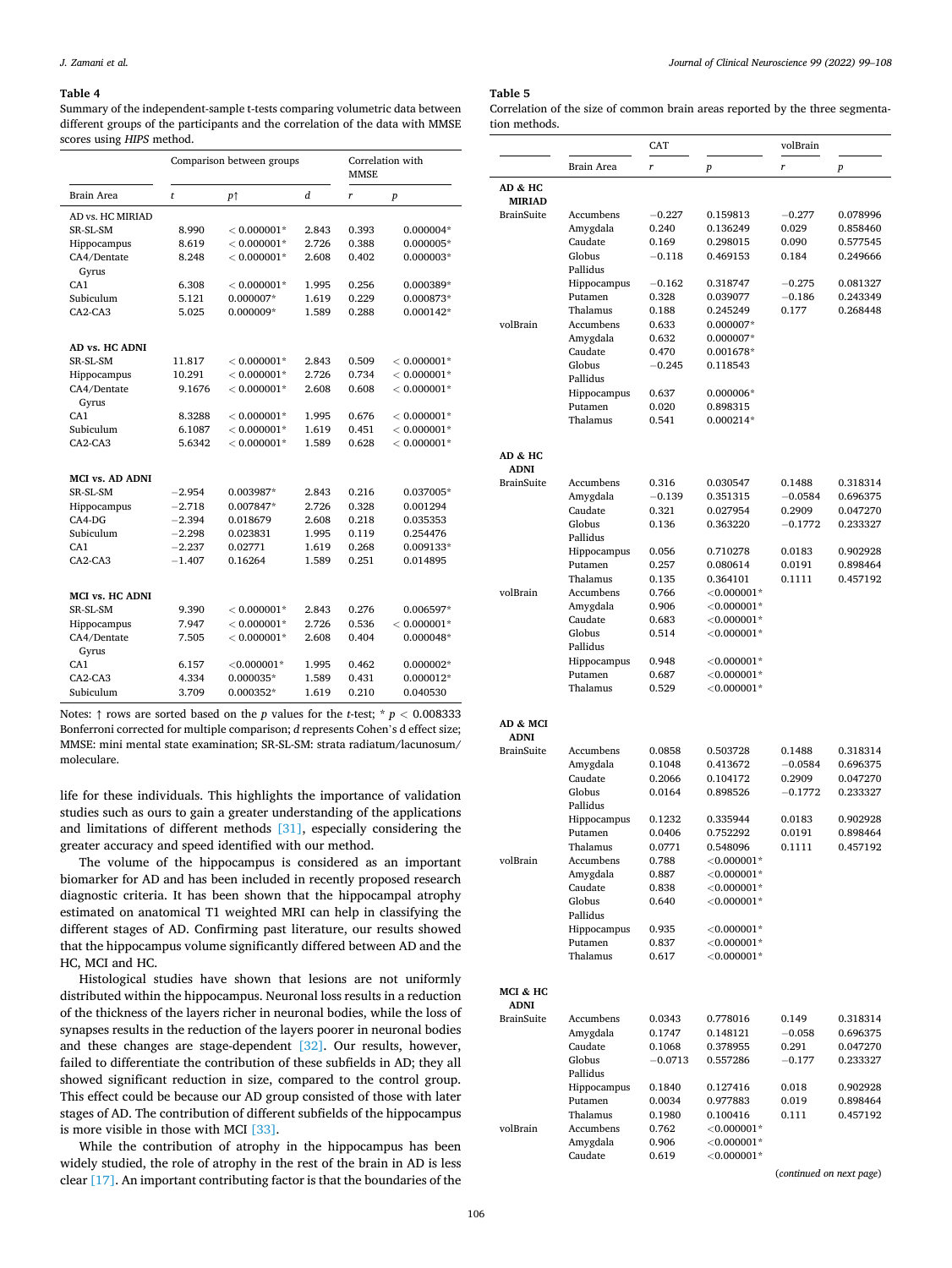#### <span id="page-8-0"></span>**Table 5** (*continued* )

|                    | <b>CAT</b> |               | volBrain |   |
|--------------------|------------|---------------|----------|---|
| Brain Area         | r          | p             | r        | p |
| Globus<br>Pallidus | 0.524      | $< 0.000001*$ |          |   |
| Hippocampus        | 0.933      | $< 0.000001*$ |          |   |
| Putamen            | 0.689      | $< 0.000001*$ |          |   |
| Thalamus           | 0.623      | $< 0.000001*$ |          |   |

Notes: \* *p <* 0.002380 Bonferroni corrected for multiple comparison.

hippocampus are easier for human operators or automated algorithms to recognise than other brain areas such as the amygdala, entorhinal cortex or thalamus [\[17\]](#page-9-0). Due to methodological advances, however, it is now possible to measure atrophy across the entire cortex with good precision. Our results from CAT and volBrain methods showed strongly significant differences between many brain areas such as the amygdala, thalamus, nucleus accumbens, insula and caudate. These findings are in-line with past literature showing similar differences in these brain areas [\[17\]](#page-9-0).

There is a growing body of literature showing a correlation between cognitive decline and brain atrophy. For example, it has been shown that basal forebrain changes are correlated with cognitive decline in MCI and AD patients, as measured with recall task and MMSE, as well as healthy participants that later progressed to AD. Atrophy of other brain areas such as lateral and medial parietal cortex, as well as lateral temporal cortex have also been shown to have a correlation with cognitive decline [\[34\]](#page-9-0). Our results showed a strong correlation between brain atrophy and cognitive decline as measured by MMSE. All brain areas that were significantly different between the AD and the control group showed a significant correlation with MMSE, except for the caudate (CAT  $p =$ 0.001155, volBrain  $p = 0.005091$ , Bonferroni corrected statistic not significant). While the effect of shrinkage of the caudate in AD is not very clear, there is some evidence that caudate volume has a correlation with MMSE measures, although not as strongly as other brain areas such as the thalamus [\[35\].](#page-9-0) An important consideration is that atrophy in the left caudate has a stronger role in AD, as compared to the right caudate [\[36\]](#page-9-0). Our analysis combined both the left and right caudate, which may have led to this inconsistency between our results and previous literature.

Although AD commonly presents as an amnestic syndrome, there is significant heterogeneity across individuals, which is accompanied by different atrophy patterns [\[26\]](#page-9-0). For example, while those with more language difficulties might exhibit greater atrophy in temporal or parietal regions, those with more visual difficulties might have greater atrophy in posterior cortical regions [\[37\].](#page-9-0) Availability of the automated systems offers many opportunities, such as the ability to analyse a large number of brain images with reasonable time and expertise. This is in particular very appealing, considering the increased number of large datasets such as MIRIAD and ADNI. Automated systems can go through the collection and aggregate data from a wide range of participants, healthy and patients to gain a greater understanding of AD. Methods with advanced accuracy and speed can analyse such banks with accuracy such that their applicability to clinical settings is inevitable with ongoing technological and practical advancements. This is important considering the heterogeneity of the disease and its progression.

Another application of automated systems is in clinical settings. By the time of diagnosis, rapid ongoing atrophy is already far advanced. Early diagnosis of AD in MCI stage can help with deceleration of the progression of the disease. This is particularly important as there are modifiable factors that can help with brain health. Therefore, a massive effort has been devoted to the development of diagnostic methods to enable researchers and clinicians to detect AD and MCI and cases with potential progression to AD, as early as possible. For the development of preventive strategies, it is important to predict future brain atrophy, as this may aid in identifying which individuals with normal cognition are more susceptible of progressing to later stages of AD [\[38\]](#page-9-0). Clinician's

reliance on their own expertise and subjective judgements arises from caution held over automated systems due to their lower performance. However, with recent developments and methods, automated systems can provide additional information to clinicians, enabling them to have a greater understanding of the progression of the atrophy [\[39\]](#page-9-0). Some of these methods have already received approval from different licensing bodies such as CE (European conformity) and FDA (food and drug administration, USA) approval. These methods, however, come with some limitations such as speed of processing, expensive licences, or requirement of other specialised software. This study is another step to evaluate freely available analytical tools to achieve an ideal analysis pipeline, suitable for researchers and clinicians. Ultimately, such work serves to aid clinicians in their diagnoses of future MCI and thus AD, as well as to help improve the preventative measures taken to help secure a greater quality of life for subjects with AD. Clinicians still rely heavily on subjective judgement, which requires great expertise. Agreeing with the reviewer, clinicians use automated segmentation methods very cautiously due to their poor performance. Therefore, development of methods such as the one suggested in this study can pave the way for further application of automated methods in clinical settings.

Availability of the reliable automated segmentation methods enables researchers and clinicians to have a greater understanding of the underlying mechanisms and the progression of the AD. This will allow them to attempt to prevent or decelerate the progression of the disease more effectively. This rate can be helpful to have a more informed understanding whether an individual with MCI will later progress to AD or not. The output of automated segmentation methods can also be used in training of intelligent classification methods such as those using artificial neural networks and support vector machines, which has shown promising results [\[40\]](#page-9-0).

The purpose of this article was not to identify the superiority of any particular automatic segmentation method over another, but to solely highlight possible limitations and applications of four commonly used segmentation methods. We proposed that CAT, volBrain and HIPS are methods that can robustly operate on brain images with significant atrophy and can be used in research and clinical settings. BrainSuite, however, should be used with caution for brain images with atrophy.

### **Declaration of Competing Interest**

The authors declare that they have no known competing financial interests or personal relationships that could have appeared to influence the work reported in this paper.

#### **Appendix A. Supplementary data**

Supplementary data to this article can be found online at [https://doi.](https://doi.org/10.1016/j.jocn.2022.03.004)  [org/10.1016/j.jocn.2022.03.004.](https://doi.org/10.1016/j.jocn.2022.03.004)

#### **References**

- [1] World Health Organization. *Fact Sheet-Dementia*.; 2015.
- [2] [Montine TJ, Phelps CH, Beach TG, Bigio EH, Cairns NJ, Dickson DW, et al. National](http://refhub.elsevier.com/S0967-5868(22)00096-0/h0010)  institute on aging-Alzheimer'[s association guidelines for the neuropathologic](http://refhub.elsevier.com/S0967-5868(22)00096-0/h0010) assessment of Alzheimer'[s disease: A practical approach. Acta Neuropathol 2012;](http://refhub.elsevier.com/S0967-5868(22)00096-0/h0010)  [123\(1\):1](http://refhub.elsevier.com/S0967-5868(22)00096-0/h0010)–11.
- [3] [Wisse LEM, Biessels GJ, Heringa SM, Kuijf HJ, Koek D\(H\)L, Luijten PR, et al.](http://refhub.elsevier.com/S0967-5868(22)00096-0/h0015) [Hippocampal subfield volumes at 7T in early Alzheimer](http://refhub.elsevier.com/S0967-5868(22)00096-0/h0015)'s disease and normal [aging. Neurobiol Aging 2014;35\(9\):2039](http://refhub.elsevier.com/S0967-5868(22)00096-0/h0015)–45.
- [4] Li F, Ball S, Katz B, Smith A. Case report of syncope during a transcranial direct current stimulation experiment in a healthy adult participant. Brain Stimulation 2018;11(5):1201–2.<https://doi.org/10.1016/j.brs.2018.06.008>.
- [5] [Litjens G, Kooi T, Bejnordi BE, Setio AAA, Ciompi F, Ghafoorian M, et al. A survey](http://refhub.elsevier.com/S0967-5868(22)00096-0/h0025)  [on deep learning in medical image analysis. Med Image Anal 2017;42:60](http://refhub.elsevier.com/S0967-5868(22)00096-0/h0025)–88.
- [6] [Han X, Jovicich J, Salat D, van der Kouwe A, Quinn B, Czanner S, et al. Reliability](http://refhub.elsevier.com/S0967-5868(22)00096-0/h0030)  [of MRI-derived measurements of human cerebral cortical thickness: the effects of](http://refhub.elsevier.com/S0967-5868(22)00096-0/h0030)  [field strength, scanner upgrade and manufacturer. NeuroImage 2006;32\(1\):](http://refhub.elsevier.com/S0967-5868(22)00096-0/h0030) [180](http://refhub.elsevier.com/S0967-5868(22)00096-0/h0030)–94.